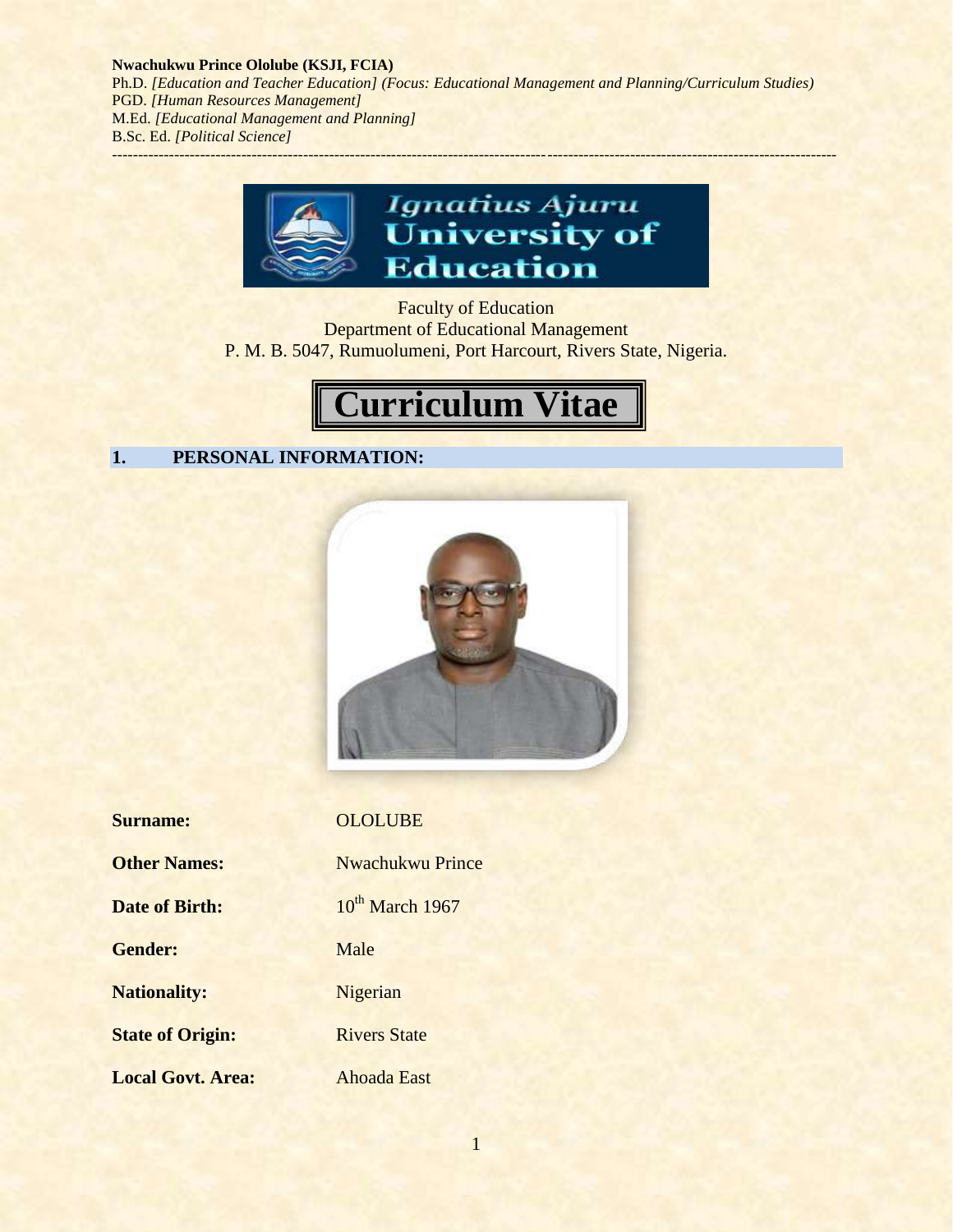#### **Nwachukwu Prince Ololube (KSJI, FCIA)**

Ph.D. *[Education and Teacher Education] (Focus: Educational Management and Planning/Curriculum Studies)* PGD. *[Human Resources Management]* M.Ed. *[Educational Management and Planning]* B.Sc. Ed. *[Political Science]*

| <b>Marital Status:</b> | Married                                                                                                                                                                                     |
|------------------------|---------------------------------------------------------------------------------------------------------------------------------------------------------------------------------------------|
| <b>Home Address:</b>   | #14 Ololube Street,<br>Ahoada, Rivers State, Nigeria.                                                                                                                                       |
| <b>Postal Address:</b> | <b>Department of Educational Management</b><br><b>Faculty of Education</b><br>Ignatius Ajuru University of Education<br>P. M. B. 5047, Rumuolumeni, Port Harcourt<br>Rivers State, Nigeria. |
| Tel:                   | $+(234)$ 080 37095659, $+(234)$ 090 52684663                                                                                                                                                |
| $E$ -mail $(s)$ :      | ololubeprince@yahoo.com, nwachukwu.ololube@iaue.edu.ng,<br>ololubenp@gmail.com                                                                                                              |
| <b>Website:</b>        | www.ololube.com.ng                                                                                                                                                                          |

**Bio Data: Dr. Nwachukwu Prince Ololube**, is a Fellow of the Chattered Institute of Administration of Nigeria and a Senior Lecturer in the Department of Educational Management, Faculty of Education, Ignatius Ajuru University of Education, Port Harcourt, Rivers State, Nigeria. He holds a Ph.D. in Education and Teacher Education with focus in *Educational Management and Planning/Curriculum Studies* from the University of Helsinki, Finland. In addition, he holds a Postgraduate Diploma in Human Resources Management, Masters of Education in Educational Management and Planning, and a Bachelors of Science Education in Political Science. Dr. Ololube's research focuses on organizational culture, justice and change, school business administration/management, institutional management and leadership in higher education, ICT in higher education, education effectiveness, instructional effectiveness and quality improvement, early childhood education, and research methodologies. Wherever Dr. Ololube finds himself and have always been, he always displayed the same enthusiasm and dynamism toward inspiring and motivating his students. He challenges them to think critically and independently. Dr. Ololube enjoys teaching as much as he is motivated to do research. He has published over 60 articles in refereed journals, 7 textbooks, edited 6 books, presented at various local and international conferences and published in conference proceedings. Dr Ololube has contributed 32 chapters to a number of books and encyclopedias. In all, Dr. Ololube has authored and/or co-authored more than one hundred and forty (140) publications. His professional contributions to the academic community include: Editor-in-Chief, International Journal of Scientific Research in Education (IJSRE); Editor, Online Journal of Education Research (OJER); Editorial Board Member, International Journal of Economics Education and Development (IJEED). International Editorial Review Board Member: International Journal of Management in Education (IJMIE); International Journal of Information and Communications Technology Education (IJICTE); Editorial Board Member: Journal of Information Systems Education (JISE), Academic Editor: British Journal of Education, Society & Behavioural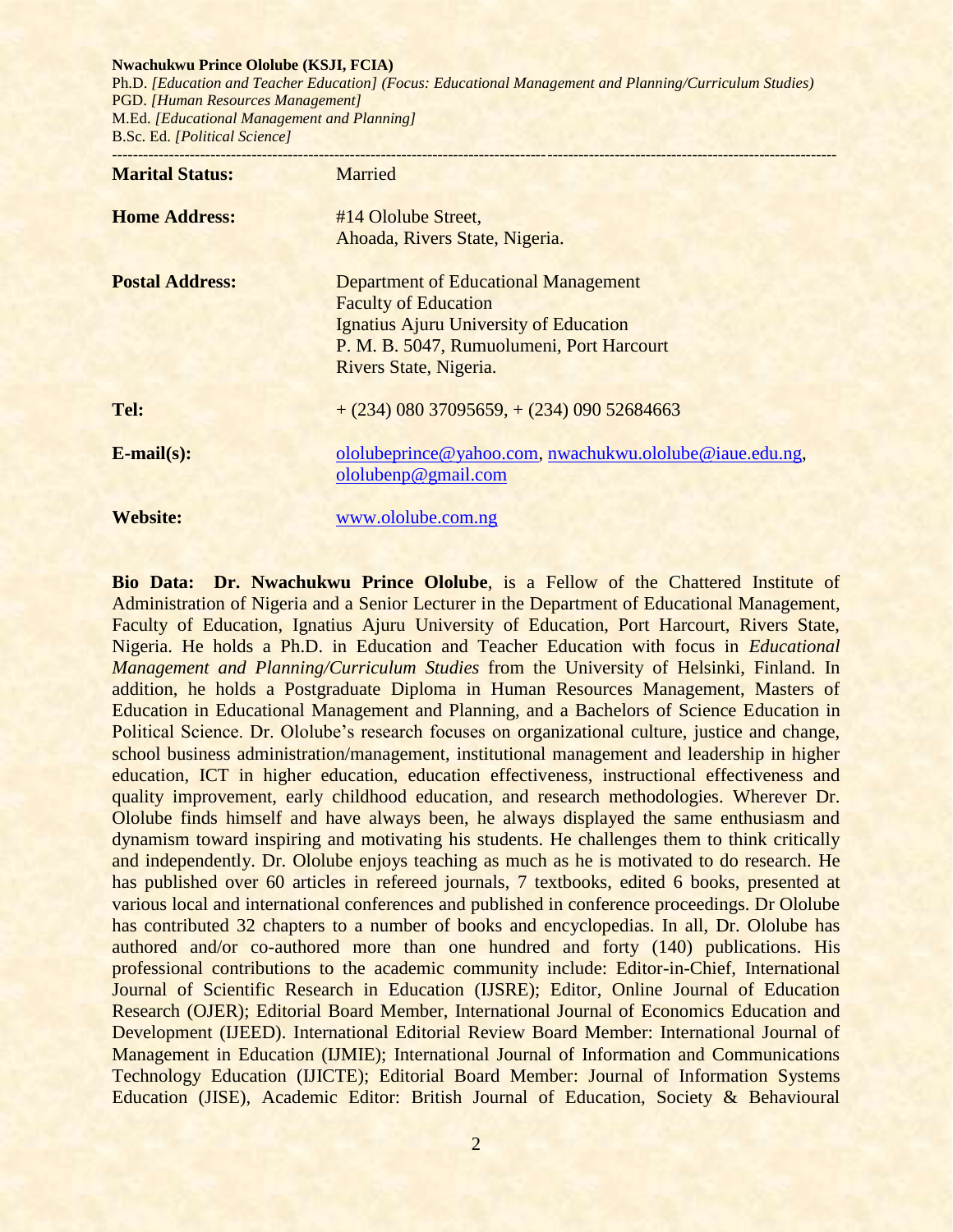Science (BJESBS), and many more. Dr. Ololube was ranked among the very best 100 of the top 800 scientists in Nigeria institutions of higher education and the best scientist in Ignatius Ajuru University of Education from October 2015—till date, according to Webometrics Ranking of World Universities, Spain: Ranking of scientists in Nigeria institutions according to Google Scholar Citations public profiles. [http://www.webometrics.info/en/node/99.](http://www.webometrics.info/en/node/99) A selection of Dr. Ololube's publications and profile are available online at [www.ololube.com.](http://www.ololube.com/)ng.

## **2. OBJECTIVES/BIO NOTES**

To teach and conduct research in education business administration/management, higher education management, ICT in education and teacher education, curriculum studies and related domains; Work in a competitive atmosphere and serve the academic community.

## **3. EDUCATIONAL INSTITUTIONS ATTENDED WITH DATES**

| > University of Helsinki, Faculty of Behavioural Sciences, Helsinki, Finland. 2001 - 2006  |               |
|--------------------------------------------------------------------------------------------|---------------|
| > FUT, Faculty of Management Sciences, Owerri, Nigeria                                     | $1998 - 1999$ |
| Samdy Data Systems, Port Harcourt, Nigeria                                                 | $1997 - 1998$ |
| Delta State University, Faculty of Education, Abraka, Nigeria                              | $1995 - 1997$ |
| $\triangleright$ University of Port Harcourt, Faculty of Education, Port Harcourt, Nigeria | $1987 - 1991$ |
| Ebendo Secondary School, Emu-Ebendo, Delta state, Nigeria<br>$\triangleright$              | $1982 - 1987$ |

# **4. ACADEMIC QUALIFICATIONS OBTAINED WITH DATES**

| ➤ | Doctor of Philosophy (Ph.D.) [Education and Teacher Education] (Focus: Educational<br><b>Management and Planning/Curriculum Studies)</b> | 2006 |
|---|------------------------------------------------------------------------------------------------------------------------------------------|------|
|   | ▶ Post Graduate Diploma (PGD.) [Human Resources Management]                                                                              | 1999 |
| ➤ | Diploma in Data Processing                                                                                                               | 1998 |
| ➤ | Master of Education (M.Ed.) [Educational Management and Planning]                                                                        | 1997 |
| ➤ | <b>Bachelor of Science Education (B.Sc. Ed.) [Political Science]</b>                                                                     | 1991 |
|   | <b>West African School Certificate/GCE</b>                                                                                               | 1987 |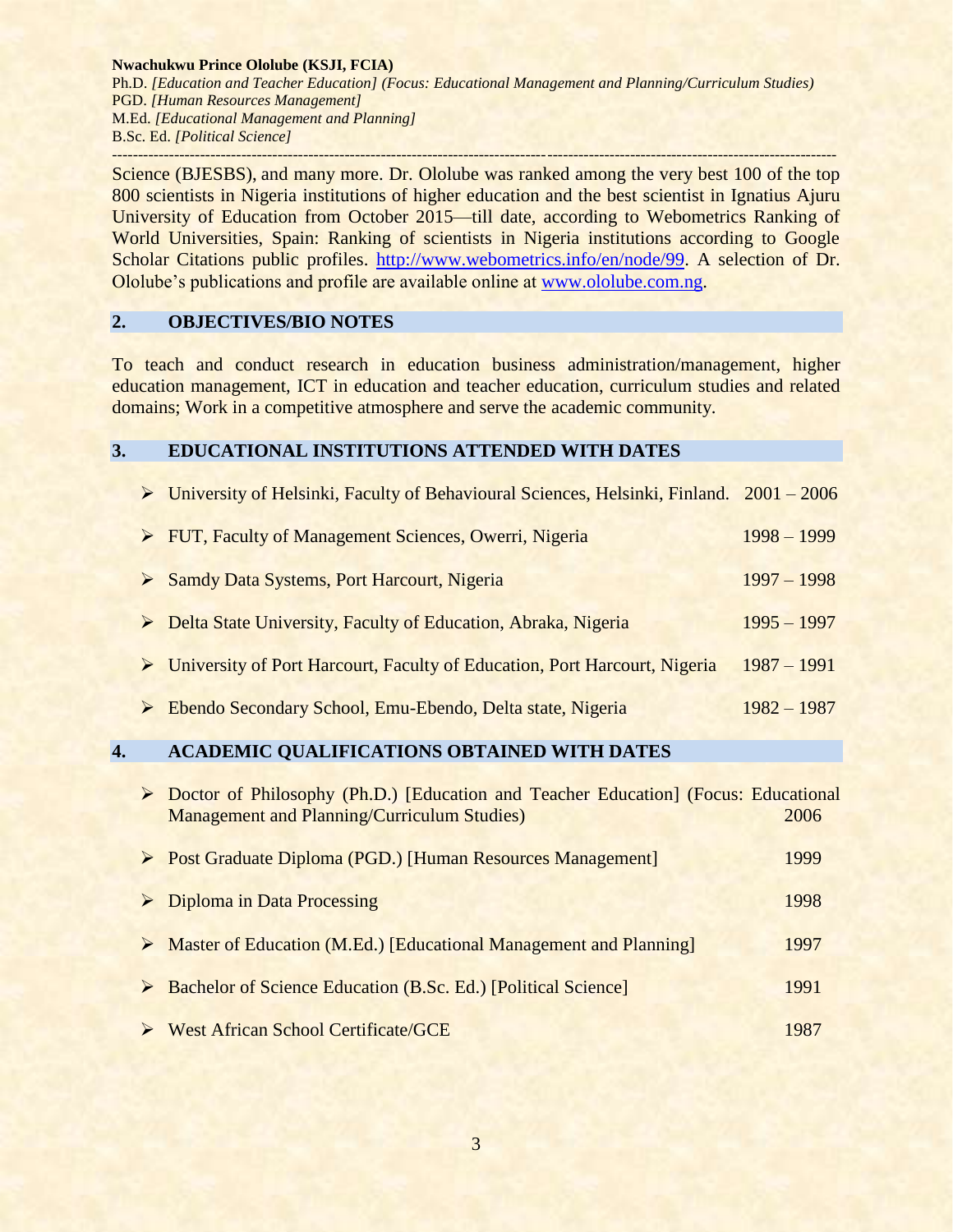## **5. ACADEMIC ACHIEVEMENT/AWARDS/COMMENDATION**

- $\triangleright$  Ranked among the very best 100 of the top 800 scientists in Nigeria institutions of higher education and the best scientist in Ignatius Ajuru University of Education between October 2015-October 2016, according to Webometrics Ranking of World Universities, Spain: Ranking of scientists in Nigeria Institutions according to Google Scholar Citations public profiles. [http://www.webometrics.info/en/node/99.](http://www.webometrics.info/en/node/99)
- Institute of Corporate Administration of Nigeria: In Appreciation of Outstanding Prowess in Administrative Matters and as a Professional Fellow, October 15, 2014. Abuja, Nigeria.
- The Presidency: Office of the Senior Special Assistant to the President on Millennium Development Goals (MDGs). In Appreciation for the 2011 CGS-LG Monitoring, Supervision and Data Collection. December 4, 2013, Abuja, Nigeria.
- Nigerian Merit Gold Award for Productivity. In Appreciation of Outstanding Contributions towards the Growth and Development of Education in Nigeria, December 15, 2012, NIMGAP, Abuja, Nigeria.
- Best Paper Award: The International Applied Business Research (IABR) and College Teaching & Learning (TLC) Conferences, March 20-24, 2006 Cancun, Mexico.

# **6. WORK EXPERIENCES**

## **Ignatius Ajuru University of Education**

- **Taught the following courses in the Department of Educational Management April 2008-till date**
	- o EDM 901: Planning and Policy in Nigeria Higher Education
	- o EDM 922: Contemporary Issues in Education Policy
	- o GNS 801: Information Communication Technology
	- o EDU 807: Advanced Research Methods in Education
	- o EDU 422: Education & Society
	- o EDU 222: Sociology of Education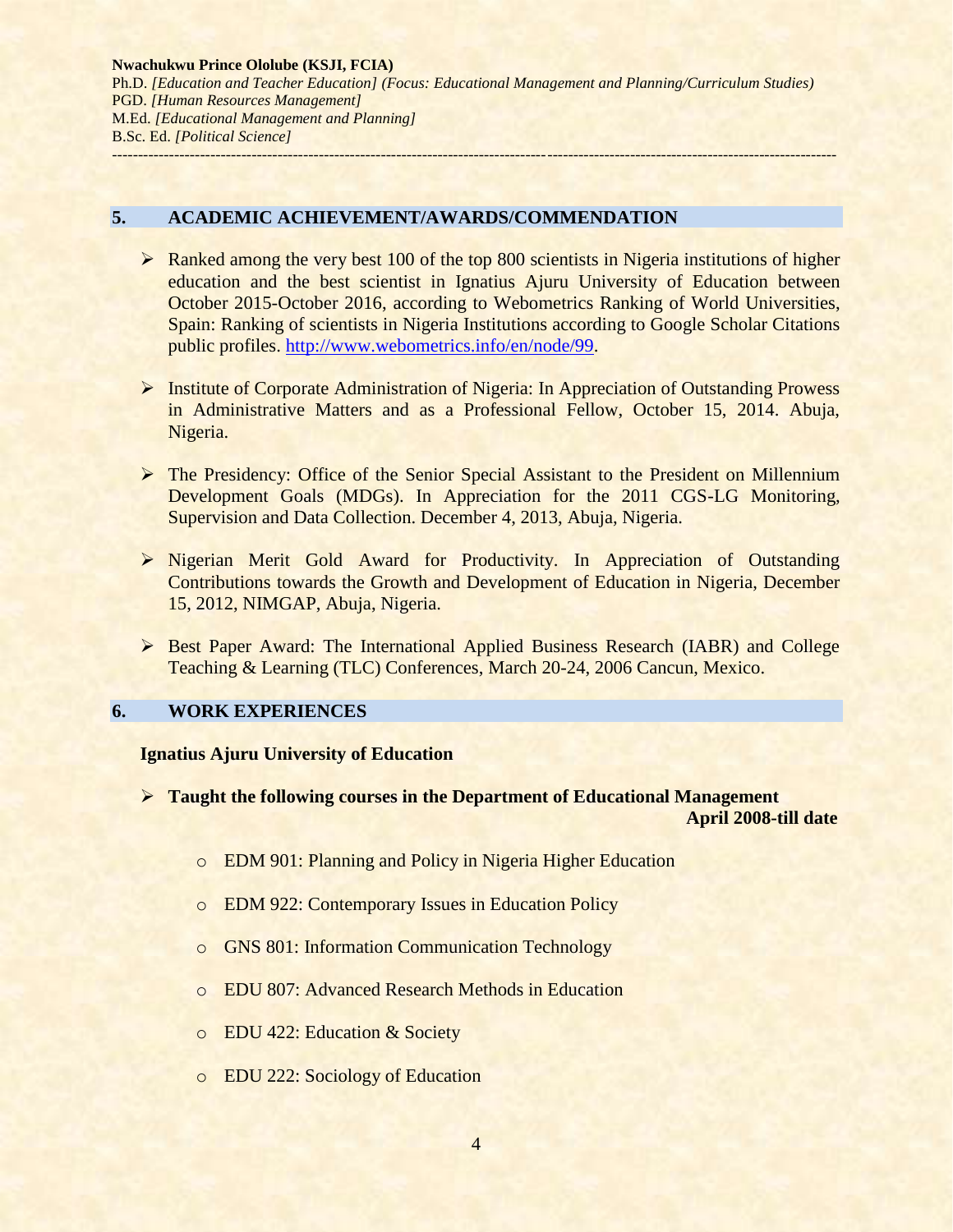- o EDU 213: Moral and Religious Education
- o EDU 212: Educational Administration
- o EDU 111: Introduction to Teaching Profession

#### **Present Responsibilities**

- o **University Appointment**: Member, Senate Committee on academic policies programmes (SCAPP) 2017-Till Date.
- o **Faculty Appointment**: Managing Editor of the Journal of Education and Society (JES). A publication of the Faculty of Education. 2017-Till Date.
- o **Departmental Appointments**: Chairman Department Post Graduate Study Committee. Department of Educational Management. 2017-Till Date.
- o **Departmental Appointments**: Chairman Editorial Committee of Nigerian Association for Educational Administration and Planning (NAEAP) IAUE Chapter. **Chapter. Chapter Chapter Chapter Chapter Chapter Chapter Chapter Chapter Chapter Chapter Chapter Chapter Chapter Chapter Chapter Chapter Chapter Chapter Chapter Chapter C**
- o **Departmental Appointments**: Member Local Organizing Committee of Nigerian Association for Educational Administration and Planning (NAEAP) IAUE Chapter. **Chapter. Chapter Chapter Chapter Chapter Chapter Chapter Chapter Chapter Chapter Chapter Chapter Chapter Chapter Chapter Chapter Chapter Chapter Chapter Chapter Chapter C**
- o **Departmental Appointments**: Member Communiqué Committee of Nigerian Association for Educational Administration and Planning (NAEAP) IAUE **Chapter.** April 2018-Till Date.
- o **Departmental Appointments**: Member Publicity Committee of Nigerian Association for Educational Administration and Planning (NAEAP) IAUE **Chapter.** April 2018-Till Date.

#### **Past Responsibilities**

- o Faculty Appointment: Member, Faculty of Education Committee on Proposal for Mounting PDGE Programme.
- o Departmental Appointments: Member, Board of Editors for the Creation of Departmental Journal for Educational Foundations and Management.
- o Departmental Appointments: Member Curriculum Development Committee for the Creation of Department of Educational Management.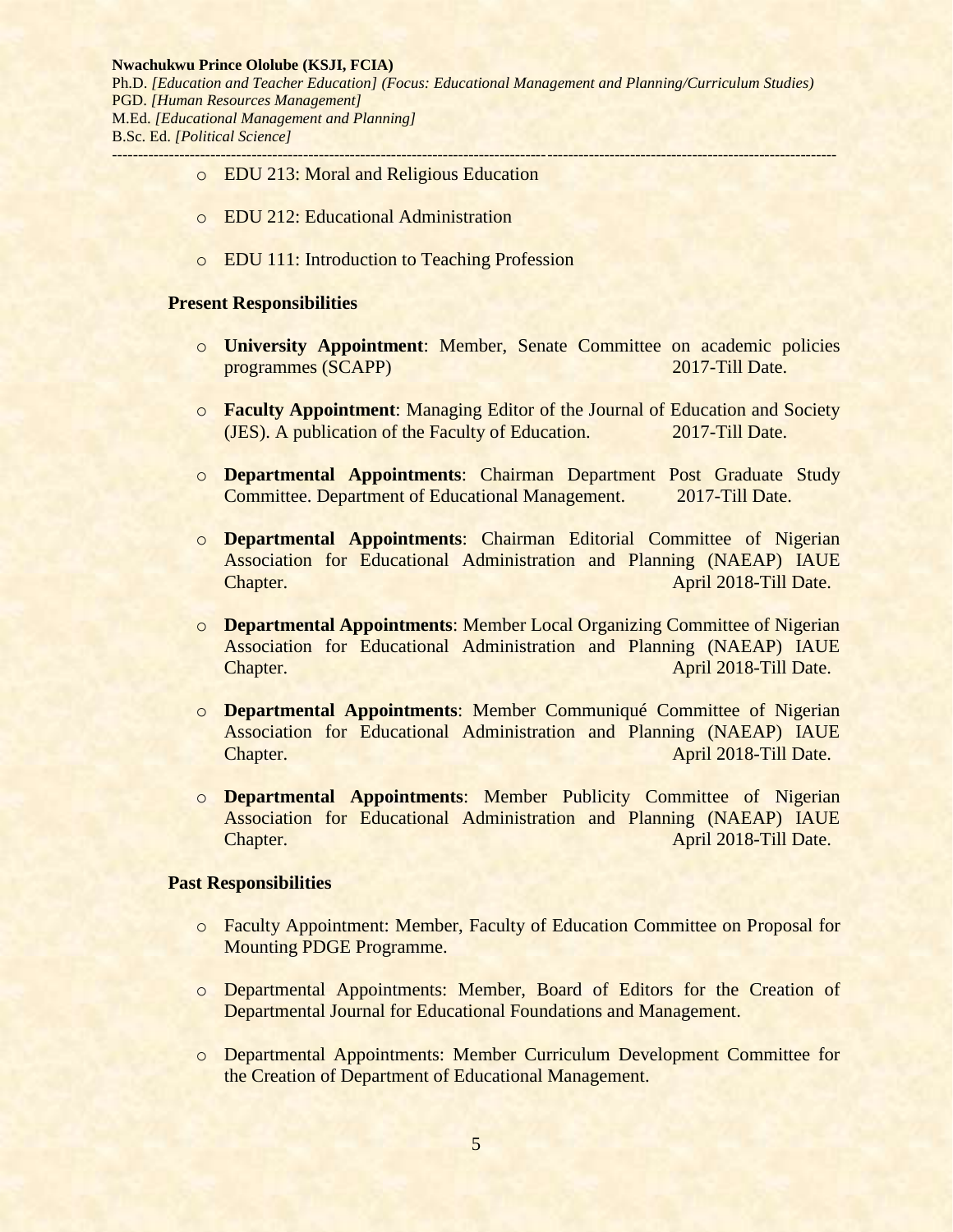- o Departmental Appointments: Member Seminar Committee of the Department of Educational Foundations and Management.
- o Other duties as assigned by the Vice-Chancellor, Registrar, Dean, and the Head of Department.

## **Oloify Consulting Company, Rivers State, Nigeria**

**Example 2006-2008** Research, Education Effectiveness and Quality Improvement Consultants. 2006-2008

## *Responsibilities:*

- o Head consultant
- o Preparing feasibility report
- o Conducting research
- o Supervision of consultancy services

## **Ph.D. Candidate/Researcher**

Department of Applied Sciences of Education, University of Helsinki, Finland 2001-2006

## *Responsibilities:*

- o Conducting research
- o Presenting the research findings at international conferences;
- o Publishing them in international conference proceedings; and
- o Publishing them in international academic refereed journals.

## **Local Government Commission, Rivers State, Nigeria**

Ahoada East Local Govt. Council / Ogu-gbolu Local Govt. Council. 2000-2006

Administrative Officer 11

## *Responsibilities:*

- o Confirmation, transfer, resignation, discipline and retirement of staff;
- o Maintenance of records and periodic preparation of staff statistics;
- o Preparation of periodical reports on matters relating to the appointments, promotions, discipline, study leave etc.;
- o Staff matters relating to annual leave, study leave, staff development and leave;
- o Any other assignment as may be directed by the Head of Department.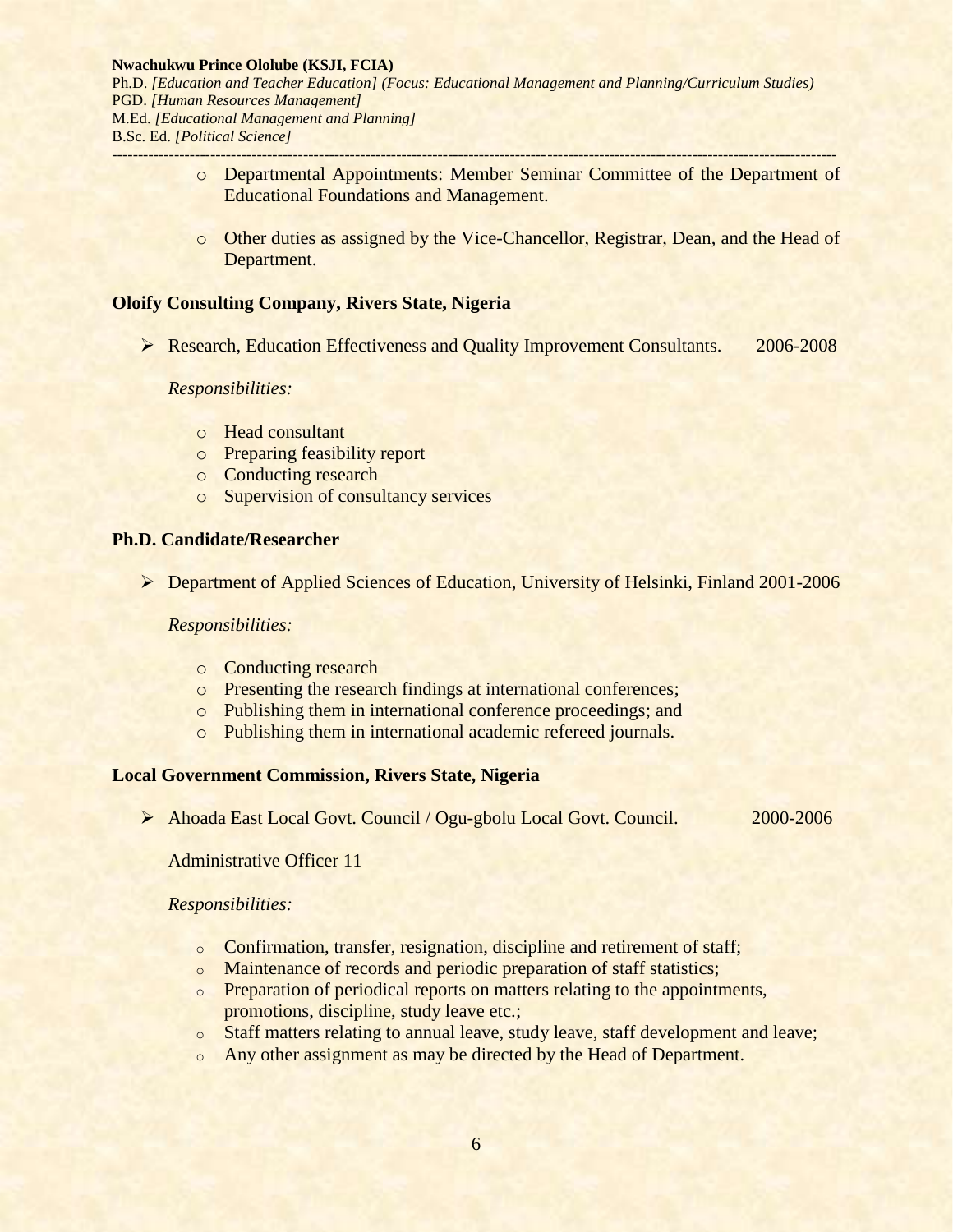#### **7. SELECTED REFEREED PUBLICATIONS**

**Summary of Publications:** 

**8 Refereed Textbooks; 6 Refereed Edited Books; 34 Refereed Chapters in Books; 67 Refereed Journal Publications; 2 Refereed Chapters in Encyclopedia; and 23 Refereed Conference Papers/Proceedings (Total = 140).**

**Foreign publications (72.6%) Local publications (27.4%)**

## **Books**

- [1.] **Ololube, N. P.** (2017). *Educational management, planning and supervision: model for effective implementation (2nd Edition)*. Port Harcourt, Nigeria: Pearl Publishers. [ISBN: 978-978-55014-0-7].
- [2.] **Ololube, N. P.** (2013). *Educational management, planning and supervision: model for effective implementation*. Owerri, Nigeria: SpringField Publishers. [ISBN: 978-978- 8500-01-8].
- [3.] **Ololube, N. P.** (2012). *Sociology of education and society: an interactive approach*. Owerri, Nigeria: SpringField Publishers. [ISBN: 978-978-8405-25-2].
- [4.] **Ololube, N. P.** (2011b). *Professionalism, school effectiveness and quality improvement: potentials and issues surrounding school effectiveness*. Saarbucken, Germany: Lambert Academic Publishers (LAP). [ISBN: 978-3-8433-9379-9].
- [5.] **Ololube, N. P.** (2011a). *Education and society: an interactive approach*. Owerri, Nigeria: SpringField Publishers. [ISBN: 978-978-8405-55-9].
- [6.] **Ololube, N. P.** (2009). *Understanding teachers' professional competencies for education effectiveness*. Owerri, Nigeria: SpringField Publishers. [ISBN: 978-978-84405-27-6].
- [7.] **Ololube, N. P.**, & Uzorka, M. C. (2008). *Introduction to entrepreneurship: a practical guide.* Port Harcourt, Nigeria: Emhai Books. [ISBN: 978-33527-0-6].
- [8.] **Ololube, N. P.** (2006). *Teacher education, school effectiveness and improvement: a study of academic and professional qualification on teachers' job effectiveness in Nigerian secondary schools.* Doctoral Dissertation, December 2006. University of Helsinki, Faculty of Behavioral Sciences, Department of Applied Sciences of Education, Helsinki: University of Helsinki Press. [ISBN: 952-10-2993-5].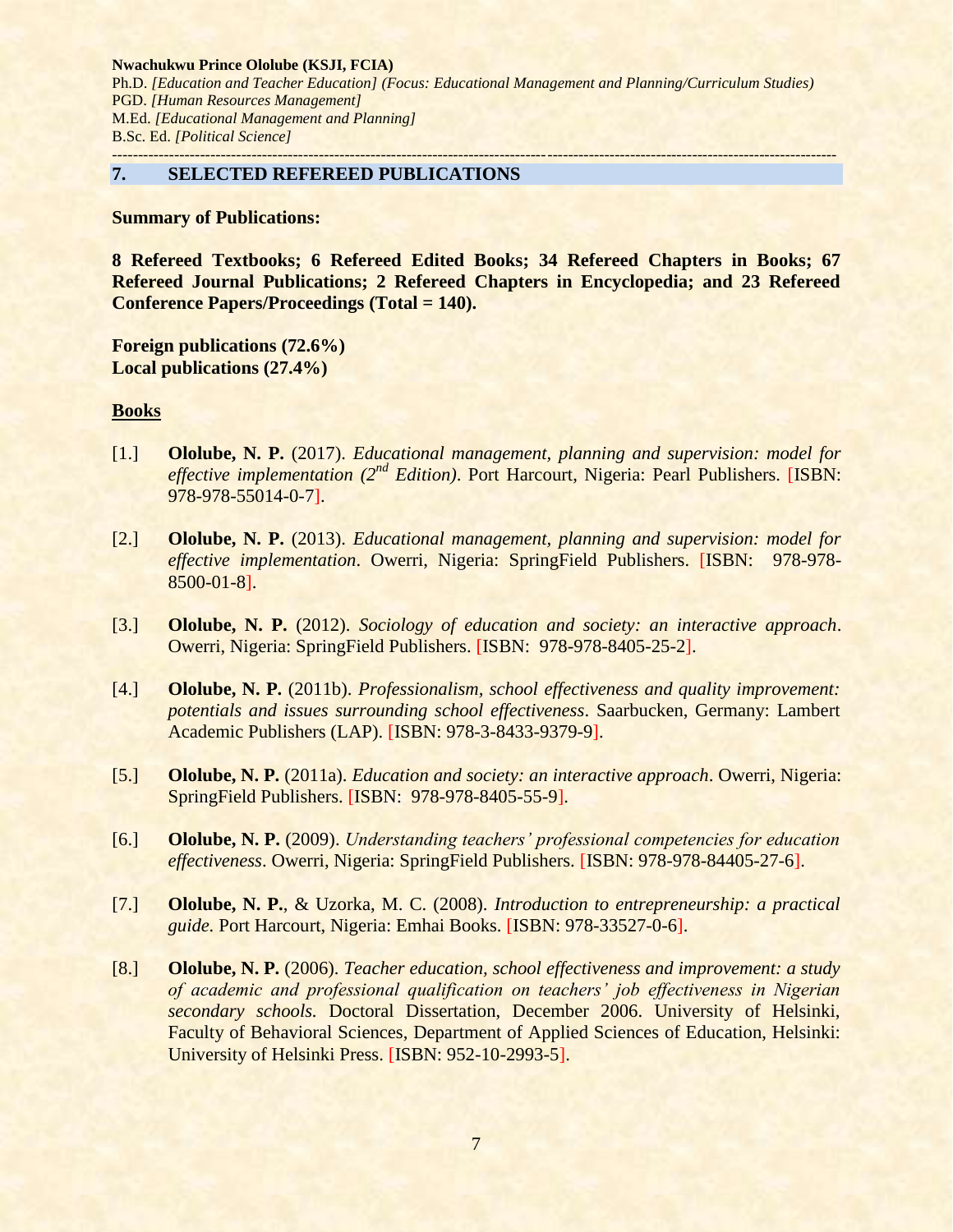#### **Books Edited**

- [9.] **Ololube, N. P.** (Ed.) (2018). *Handbook of research on Educational planning and Policy Analysis.* Port Harcourt Pearl Publishers. [ISBN: 978-978-55014-4-1].
- [10.] **Ololube, N. P.** (Ed.) (2016). *Handbook of research on organizational justice and culture in higher education institutions.* Hershey, PA: Information Science Reference (an Imprint of IGI Global, USA). [ISBN: 978-1-4666-9850-5]. Book DOI: 10.4018/978-1-4666- 9850-5.
- [11.] **Ololube, N. P.**, Kpolovie, P. J., & Makewa, L. N. (Eds.) (2015). *Handbook of research on enhancing teacher education with advanced instructional technologies*. Hershey, PA: Information Science Reference (an Imprint of IGI Global, USA). [ISBN: 978-1-4666- 8162-0].Book DOI: 10.4018/978-1-4666-8162-0.
- [12.] **Ololube, N. P.** (Ed.) (2014). *Advancing technology and educational development through blended learning in emerging economies*. Hershey, PA: Information Science Reference (an Imprint of IGI Global, USA). [ISBN: 978-1-46664-574-5]. Book DOI: 10.4018/978-1-4666-4574-5.
- [13.] **Ololube, N. P.**, & Akarsu, B. (Eds.). (2013). *Educational management in developing economies: cases 'n' school effectiveness and quality improvement volume II.* Owerri, Nigeria: SpringField Publishers. [ISBN: 978-978855-483-7]
- [14.] **Ololube, N. P.**, & Kpolovie, P. J. (Eds.) (2012), *Educational management in developing economies: Cases 'n' school effectiveness and quality improvement*. Saarbucken, Germany: Lambert Academic Publishers (LAP). [ISBN: 978-3-8465-8931-1].

## **Chapters in Books**

- [15.] **Ololube, N. P.** (2018a). Leadership Use of Strategic Planning as a Tool for the Successful Education Management. N. P. Ololube (Ed.), *Handbook of Research on Educational Planning and Policy Analysis* (pp. 1-10)*.* Port Harcourt: Pearl Publishers. [ISBN: 978-978-55014-4-1].
- [16.] **Ololube, N. P.** (2018b). Leadership Use of Scenarios and Alternatives in Policy Analysis in Nigerian Educational Systems. N. P. Ololube (Ed.), *Handbook of Research on Educational Planning and Policy Analysis* (pp. 201-224)*.* Port Harcourt: Pearl Publishers. [ISBN: 978-978-55014-4-1].
- [17.] **Ololube, N. P.,** Ololube, D. O., & Aiya, F. (2018c). Policy Formulation and Implementation on Infrastructure, Promoting Inclusive and Sustainable Industrialization to Foster Innovation through Effective Higher Education Management. N. P. Ololube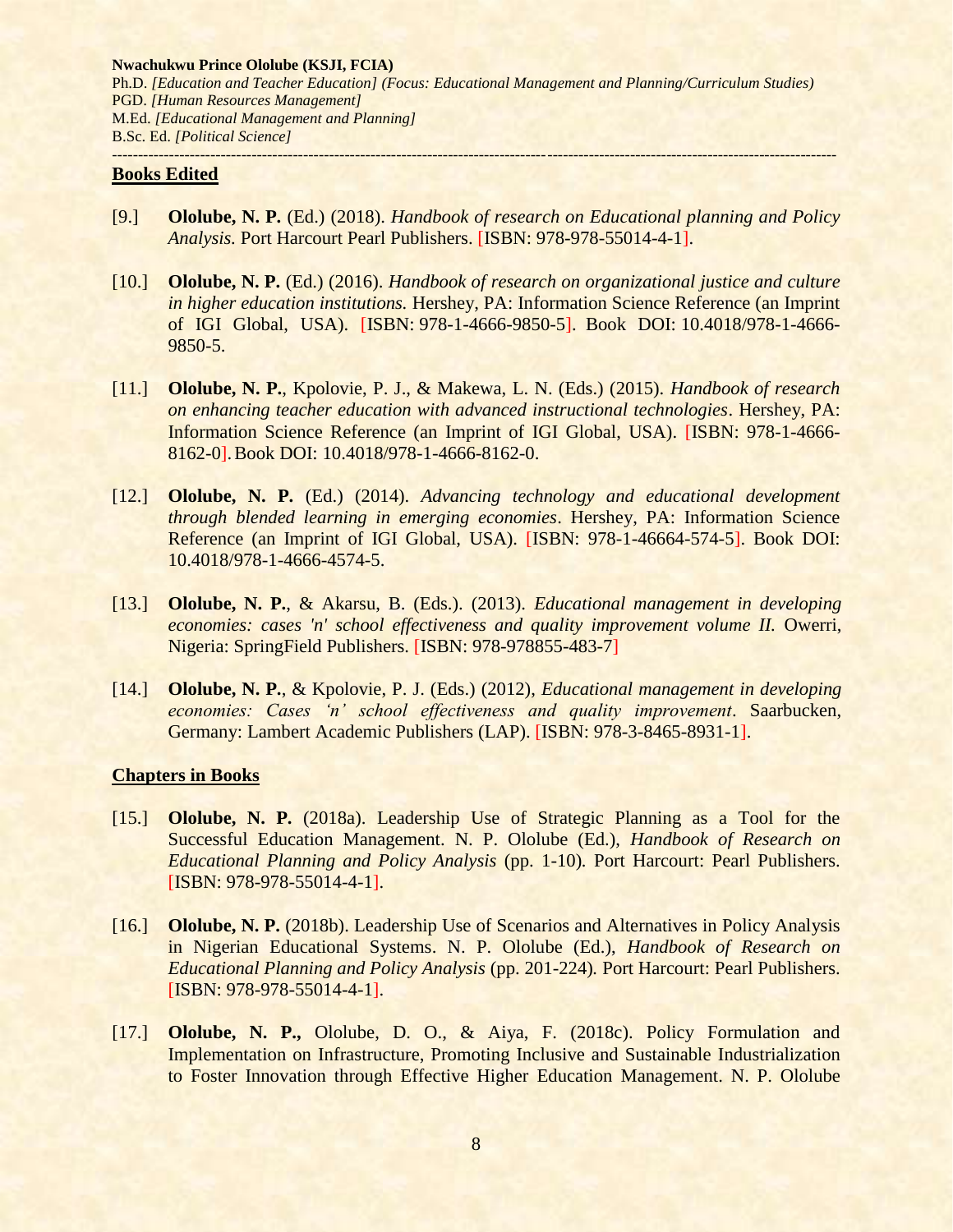(Ed.), *Handbook of Research on Educational Planning and Policy Analysis* (pp. 310- 371)*.* Port Harcourt: Pearl Publishers. [ISBN: 978-978-55014-4-1].

- [18.] **Ololube, N. P.,** Ingiabuna, E. T., Dudafa, U. G. (2018d). Effective Decision Making for Knowledge Development in Higher Education: A Case Study of Nigeria. In N. Baporikar (Ed.), *Global Practices in Knowledge Management for Societal and Organizational Development* (pp. 382-399). Hershey, PA: Information Science Reference (an Imprint of IGI Global). DOI: 10.4018/978-1-5225-3009-1.ch018. [ISBN: 978-1-5225-3009-1].
- [19.] **Ololube, N. P.** (2017a). Human resources development and university education: the planning perspective. In C. O. Agabi & M. E. Akpomi (Eds.), *Concepts in the economics of education* (pp. 191-215). Port Harcourt: University of Port Harcourt Press. [].
- [20.] **Ololube, N. P.**, Agbor, C. N., & Agabi, C. O. (2017b). Effective leadership and management in universities through quality management models. In N. J. Baporikar (Ed.), *Innovation and Shifting Perspectives in Management Education* (pp. 224-245). Hershey, PA: Information Science Reference (an Imprint of IGI Global, USA). [ISBN: 978-1-5225-1019-2] DOI: 10.4018/978-1-5225-1019-2.ch010.
- [21.] **Ololube, N. P.**, Agbor, C. N., & Kpolovie, P. J. (2016c). Effective communication process: the responsibility of university management for enhanced organizational justice. In N. P. Ololube (Ed.), *Handbook of research on organizational justice and culture in higher education institutions* (pp. 34-56). Hershey, PA: Information Science Reference (an Imprint of IGI Global, USA). [ISBN: 978-1-4666-9850-5] DOI: 10.4018/978-1-4666- 9850-5.ch002.
- [22.] Ahiauzu, L. U., & **Ololube, N. P.** (2016b). The mediating effect of organizational culture, size and structure on the relationship between innovations and resilience in selected Nigerian universities. In N. P. Ololube (Ed.), *Handbook of research on organizational justice and culture in higher education institutions* (pp. 324-364)*.* Hershey, PA: Information Science Reference (an Imprint of IGI Global, USA). [ISBN: 978-1-4666-9850-5] DOI: 10.4018/978-1-4666-9850-5.ch013.
- [23.] **Ololube, N. P.**, Major, N. B., & Kpolovie, P. J. (2015a). Current economic and political dispensation and teacher education programs in Niger Delta region: means of enhancing teacher education. In N. P. Ololube, P. J. Kpolovie & L. N. Makewa (Eds.), *Handbook of research on enhancing teacher education with advanced instructional technologies* (pp. 379-392)*.* Hershey, PA: Information Science Reference (an Imprint of IGI Global, USA) [ISBN: 978-1-4666-8162-0] DOI: 10.4018/978-1-4666-8162-0.ch021.
- [24.] Kpolovie, P. J., Obilor, I. E., & **Ololube, N. P.** (2015b). Merits and worth of national open university of Nigeria as distance education intervention. In N. P. Ololube, P. J. Kpolovie, & L. N. Makewa (Eds.), *Handbook of research on enhancing teacher education with advanced instructional technologies* (pp. 82-108)*.* Hershey, PA: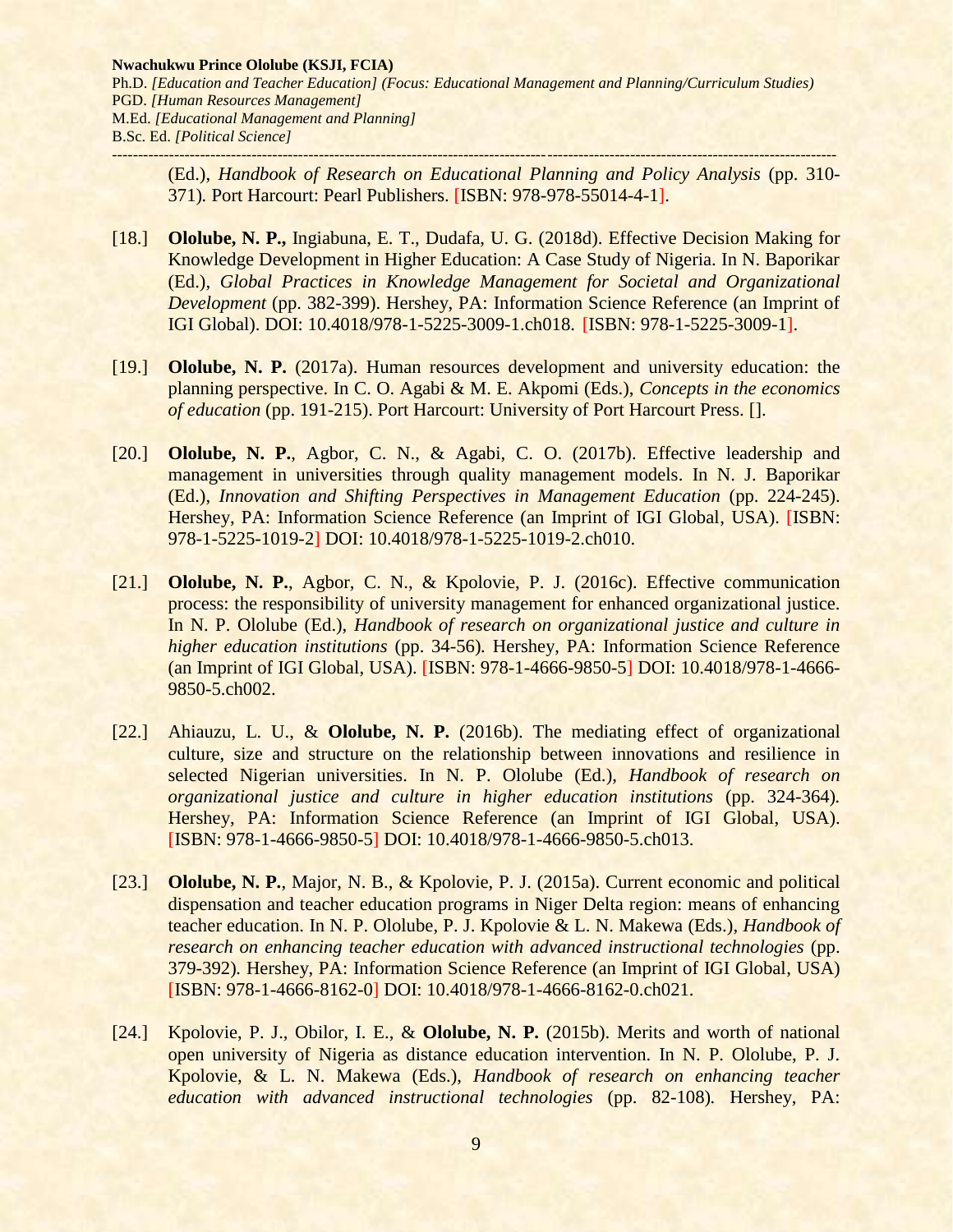Information Science Reference (an Imprint of IGI Global, USA). [ISBN: 978-1-4666- 8162-0] DOI: 10.4018/978-1-4666-8162-0.ch005.

- [25.] **Ololube, N. P.** (2015c). Active learning application of technology tools and services to increase student achievement in online and blended learning environments in higher education institutions. In N. P. Ololube, P. J. Kpolovie, & L. N. Makewa (Eds.), *Handbook of research on enhancing teacher education with advanced instructional technologies* (pp. 109-129)*.* Hershey, PA: Information Science Reference (an Imprint of IGI Global, USA). [ISBN: 978-1-4666-8162-0]. DOI: 10.4018/978-1-4666-8162- 0.ch006.
- [26.] **Ololube, N. P.**, Umunadi, K. E., & Kpolovie, P. J. (2014a). Barriers to blended teaching and learning in sub-saharan africa: challenges for the next decade and beyond. In N. P. Ololube (Ed). *Advancing technology and educational development through blended learning in emerging economies,* (pp. 232-247). Hershey, PA: Information Science Reference (an Imprint of IGI Global, USA). [ISBN: 978-1-4666-4574-5]. DOI: 10.4018/978-1-4666-4574-5.ch013.
- [27.] Umunadi, K. E., & **Ololube, N. P.** (2014b). Blended learning and technological development in teaching and learning. In N. P. Ololube (Ed). *Advancing technology and educational development through blended learning in emerging economies,* (pp. 213- 231)*.* Hershey, PA: Information Science Reference (an Imprint of IGI Global, USA). [ISBN: 978-1-4666-4574-5]. DOI: 10.4018/978-1-4666-4574-5.ch012.
- [28.] **Ololube, N. P.** (2014c). Blended learning methods in introduction to teaching and sociology of education courses at a university of education. In N. P. Ololube (Ed). *Advancing technology and educational development through blended learning in emerging economies,* (pp. 108-127)*.* Hershey, PA: Information Science Reference (an Imprint of IGI Global, USA). [ISBN: 978-1-4666-4574-5]. DOI: 10.4018/978-1-4666- 4574-5.ch006.
- [29.] Kpolovie, P. J., Iderima, C. E., & **Ololube, N. P.** (2014d). Computer literacy and candidate performance on computer-based tests. In N. P. Ololube (Ed). *Advancing technology and educational development through blended learning in emerging economies,* (pp. 80-106)*.* Hershey, PA: Information Science Reference (an Imprint of IGI Global, USA). [ISBN: 978-1-4666-4574-5]. DOI: 10.4018/978-1-4666-4574-5.ch005.
- [30.] **Ololube, N. P.** (2014e). Managing and planning technology usage and integration in teacher education programs in an emergent nation. In B. F. Adeoyo & L. A. Tomei (Eds.), *Effects of information capitalism and globalization on teaching and learning,* (pp. 96-110). Hershey, PA: Information Science Reference (an Imprint of IGI Global, USA). [ISBN: 978-1-4666-6162-2]. DOI: 10.4018/978-1-4666-6162-2.ch008.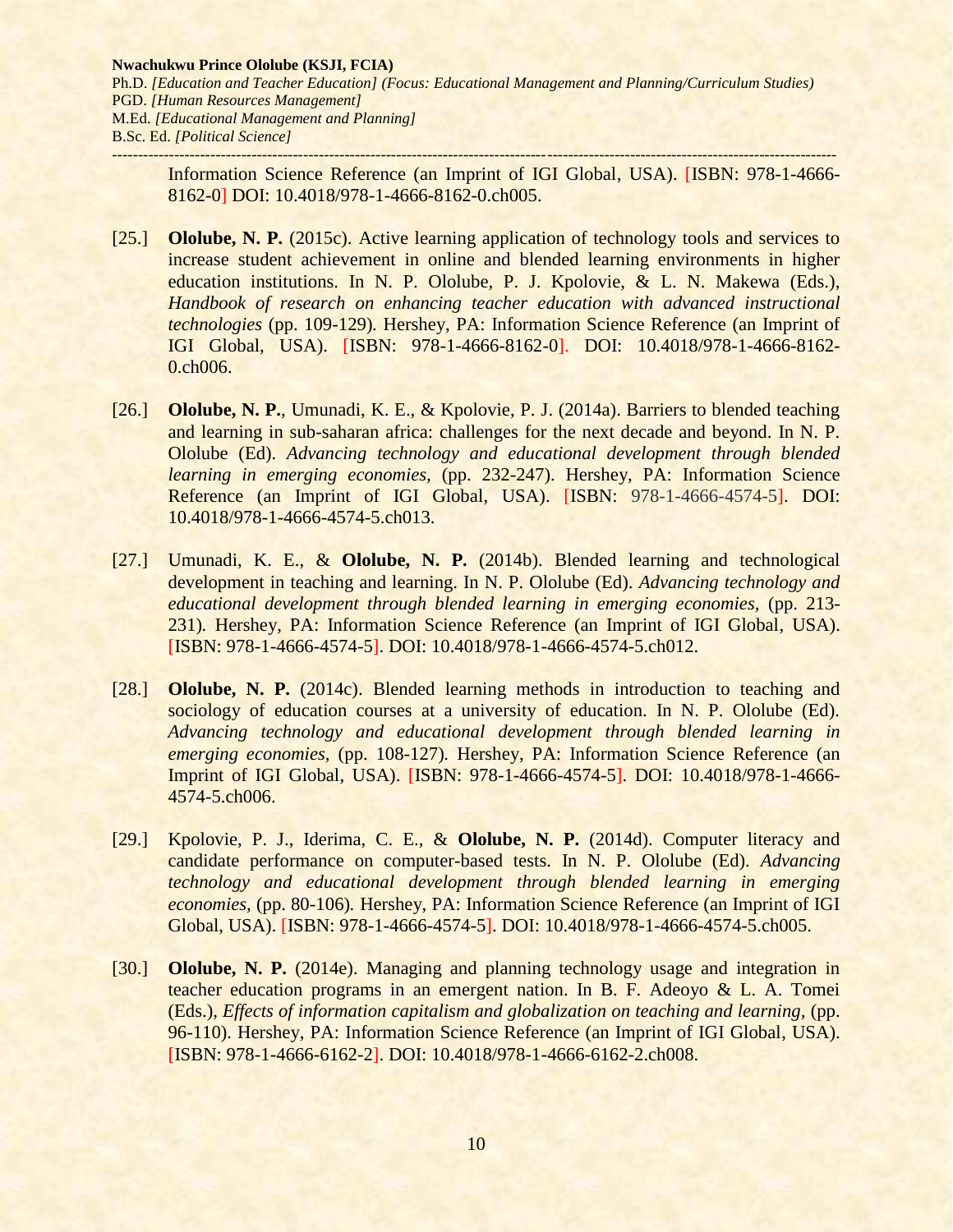- [31.] **Ololube, N. P.**, Amaele, S., Kpolovie, P. J., & Egbezor, D. E. (2013a). The issues of digital natives and tourists: empirical investigation of the level of IT/IS usage between university students and faculty members in a developing economy. In IRM Association (Ed.), *Digital literacy: concepts, methodologies, tools, and applications* (pp. 1384-1401). Hershey, PA: Information Science Reference (an Imprint of IGI Global, USA). [ISBN: 978-1-4666-1852-7] DOI:10.4018/978-1-4666-1852-7.ch073.
- [32.] **Ololube, N. P.**, Kpolovie, P. J., Onyekwere, L. A., Agbor, C. N., & Uriah, O. A. (2013b). Social change and social progress: proposition for educational administration and planning. In N. P. Ololube & B. Akarsu (Eds.). *Educational management in developing economies: cases 'n' school effectiveness and quality improvement volume II.* (pp. 195- 206). Owerri, Nigeria: SpringField Publishers. [ISBN: 978-9-7885-5483-7]
- [33.] **Ololube, N. P.**, Agbor, C. N., Uriah, O. A., & Onyekwere, L. A. (2013c). Threat to peace, safety and security culture in higher education: activities and consequences of cults and cult-like organisations on Nigerian Campuses. In N. P. Ololube & B. Akarsu (Eds.). *Educational management in developing economies: cases 'n' school effectiveness and quality improvement volume II.* (pp. 171-181). Owerri, Nigeria: SpringField Publishers. [ISBN: 978-97885-5483-7].
- [34.] **Ololube, N. P.**, & Kplovie, P. J. (2013d). Some basic safe and secure techniques in conducting scientific research in education. In N. P. Ololube & B. Akarsu (Eds.). *Educational management in developing economies: cases 'n' school effectiveness and quality improvement volume II.* (pp. 119-140). Owerri, Nigeria: Springfield Publisher. [ISBN: 978-97885-5483-7].
- [35.] Uzorka, M. C., Orlu, C., Okemini, E. B., & **Ololube, N. P.** (2013e). External examination bodies and the falling standard of education in Nigeria. In N. P. Ololube & B. Akarsu (Eds.). *Educational management in developing economies: cases 'n' school effectiveness and quality improvement volume II,* (pp. 106-118). Owerri, Nigeria: Springfield Publisher. [ISBN: 978-97885-5483-7].
- [36.] **Ololube, N. P.** (2013f). Issues and forms of deviant behaviours and responses to educational goals: a systematic review of literature. In N. P. Ololube & B. Akarsu (Eds.). *Educational management in developing economies: cases 'n' school effectiveness and quality improvement volume II.* (pp. 1-14). Owerri, Nigeria: Springfield Publisher. [ISBN: 978-97885-5483-7].
- [37.] **Ololube, N. P.** (2012a). Information communication technology: Issues that underlie the integration and use of technology in higher education in sub-Saharan Africa. In N. P. Ololube & P. J. Kpolovie (Eds.), *Educational management in developing economies: Cases 'n' school effectiveness and quality improvement,* (pp. 173-186). Saarbucken, Germany: Lambert Academic Publishers (LAP), Germany. [ISBN: 978-3-8465-8931-1]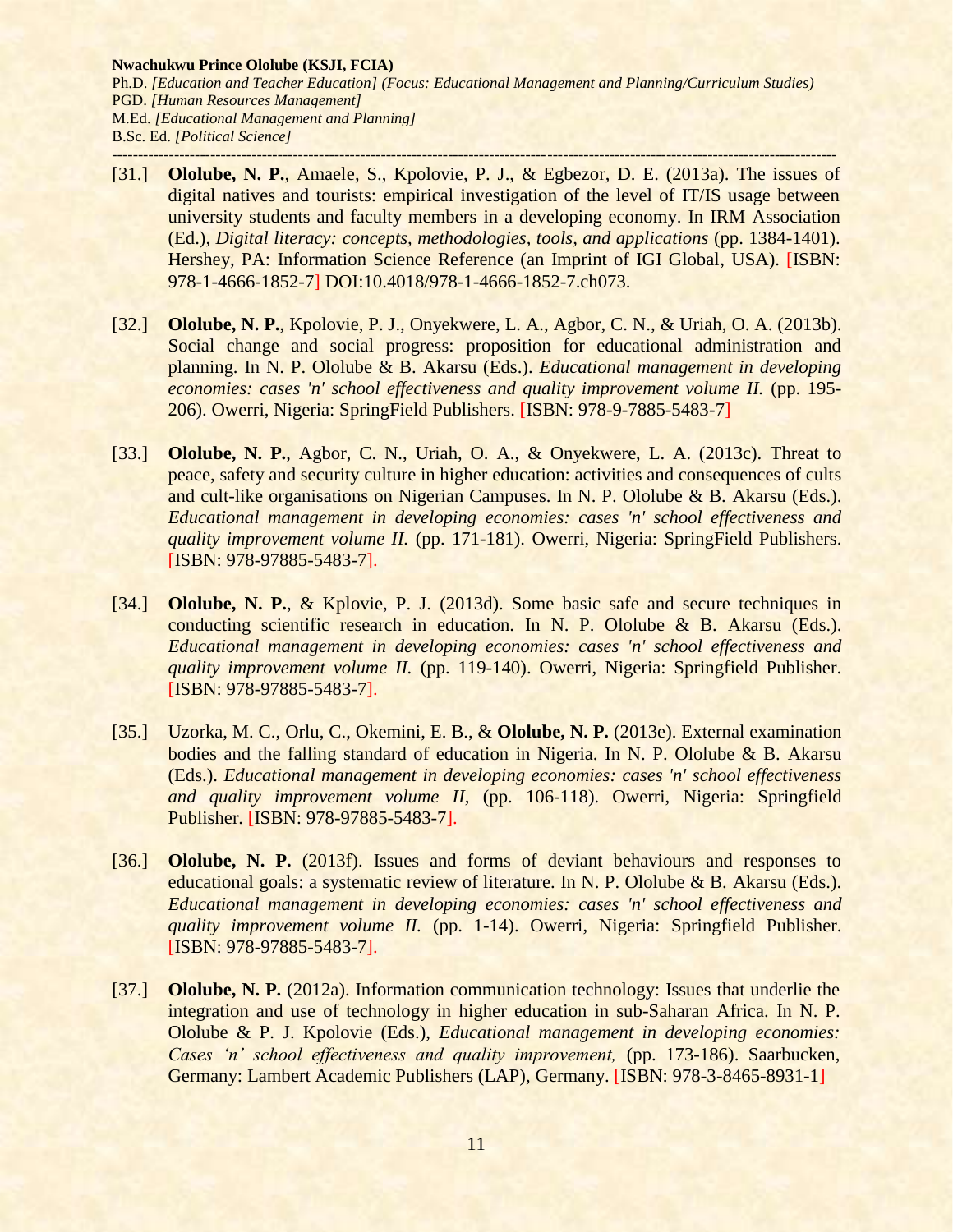- [38.] **Ololube, N. P.**, Emejuru, P. I., Kpolovie, P. J., Amaele, S., & Uzorka, M. C. (2012b). Excellence in higher education: a powerful instrument for social and economic progress. In N. P. Ololube & P. J. Kpolovie (Eds.), *Educational management in developing economies: Cases 'n' school effectiveness and quality improvement, (pp. 93-112).* Saarbucken, Germany: Lambert Academic Publishers (LAP), Germany. [ISBN: 978-3- 8465-8931-1]
- [39.] **Ololube, N. P.**, Egbezor, D. E., Kpolovie, P. J., & Amaele, S. (2012c). Theoretical debates on school effectiveness research: lessons for Third World education development agendas. In N. P. Ololube & P. J. Kpolovie (Eds.), *Educational management in developing economies: cases 'n' school effectiveness and quality improvement, (pp. 1-*18). Saarbucken, Germany: Lambert Academic Publishers (LAP), Germany. [ISBN: 978- 3-8465-8931-1]
- [40.] **Ololube, N. P.**, Ubogu, A. E., Egbezor, D. E., & Nwachukwu, U. (2012d). Evaluating faculty teaching of research methodology to undergraduate geography students in a Nigerian university. In L. A. Tomei (Ed). *Advancing education with information communication technologies: facilitating new trends,* (pp. 29-42). Hershey PA: Information Science Reference (an Imprint of IGI Global, USA), [ISBN: 978-1-6135- 0468-0]. Chapter DOI: 10.4018/978-1-61350-468-0.ch003.
- [41.] **Ololube, N. P.**, Amele, S. Kpolovie, P. J., & Egbezor, D. E. (2012e). The issues of digital natives and tourists: empirical investigation of the level of IT/IS usage between university students and faculty members in a developing economy. In A. Usoro, U. G. Majewski, P. Ifinedo, & I. Arikpo (Eds). *Leveraging developing economies with the use of information technology: trends and tools* (pp. 238-255)*.* Hershey, PA: Information Science Reference (an Imprint of IGI Global, USA) [ISBN: 978-1-4666-1637-0]. Book DOI: 10.4018/978- 1-4666-1637-0; Chapter DOI: 10.4018/978-1-4666-1637-0.ch015.
- [42.] **Ololube, N. P.**, Ajayi, O. A., Kpolovie, P. J., & Usoro, A. (2012f). Assessing the role and function of IT/IS training and development and policy implementation in a public sector organization. In A. Usoro, U. G. Majewski, P. Ifinedo, & I. Arikpo (Eds). *Leveraging developing economies with the use of information technology: trends and tools (pp. 80-*96)*.* Hershey, PA: Information Science Reference (an Imprint of IGI Global, USA). [ISBN: 978-1-4666-1637-0]. Book DOI: 10.4018/978-1-4666-1637-0; Chapter DOI: 10.4018/978-1-4666-1637-0.ch006.
- [43.] **Ololube, N. P.**, & Egbezor, D. E. (2011a). Institutional effectiveness and quality in higher education. In S. U. Bassey & U. U. Bassey (Eds). *Management of Higher Education in Africa*, (pp. 251-278). Uyo, Nigeria: Abaam Publishing. [ISBN: 978-485- 684-5].
- [44.] **Ololube, N. P.** (2011b). Blended learning in Nigeria: determining students' readiness and faculty role in advancing technology in a globalized educational development. In A.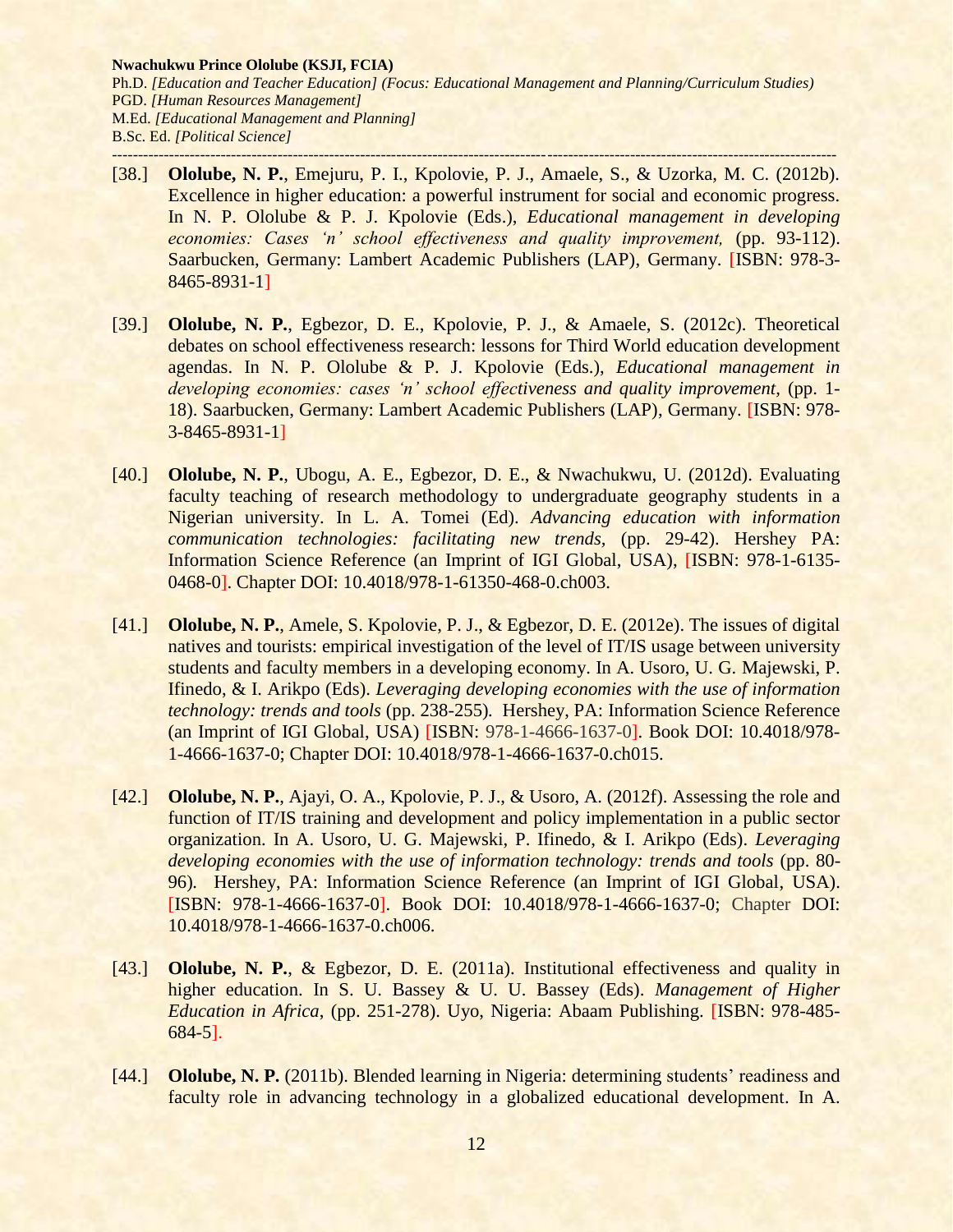Kitchenham (Ed.) *Blended learning across disciplines: models for implementation,* (pp. 190-207)*.* Hershey, PA: Information Science Reference (an Imprint of IGI Global, USA). [ISBN: 978-1-6096-0479-0] DOI: 10.4018/978-160960-479-0.ch011.

- [45.] **Ololube, N. P.**, & Egbezor, D. E. (2009a). Measuring the extent to which teachers interpret their role in educational terms. In G. Parameswaran & T. Kader (Eds), *Educational access and social justice: a global perspective,* (pp. 87-97). Lanham, ML: University Press of America. [ISBN: 978-0-7618-4538-6].
- [46.] **Ololube, N. P.**, & Egbezor, D. E. (2009b). Educational technology and flexible education in Nigeria: meeting the need for effective teacher education. In S. Marshal, W. Kinuthia & W. Taylor (Eds), *Bridging the knowledge divide: educational technology for development,* (pp. 391-412). Charlotte NC, USA: Information Age Publishing (IAP). [ISBN: 978-1-6075-2109-9].
- [47.] **Ololube N. P.**, & Egbezor, D. E. (2009c,). Competencies exhibited by professionally qualified teachers in Nigerian secondary schools: a research study. In V. James & J. S. Etim (Eds). *Educational reform in Africa: essays in curriculum, libraries, counseling and grade levels.* (pp. 169-206). Lanham ML, USA: Edwin Mellen Press. [ISBN: 978-0- 7734-4849-0].
- [48.] Ifinedo, P., & **Ololube, N. P.** (2007). A discourse on the problems, prospects, and progress of distance education in a developing country. In E. P. Bailey (Ed.), *Focus on distance education developments* (pp. 183-194). New York, USA: Nova Science Publishers. [ISBN: 1-60021-830-9].

# **Chapters in Encyclopedia**

- [49.] **Ololube, N. P.** (2009a). Computer communication and ICT attitude and anxiety among higher education students. In A. Cartelli & M. Palma (Eds), *Encyclopedia of information and communication technology*, (pp. 100-105). Hershey, PA: Information Science Reference (an Imprint of IGI Global, USA). [ISBN: 978-1-59904-845-1**],** DOI: 10.4018/978-1-59904-845-1.ch014.
- [50.] **Ololube, N. P.**, & Ubogu, A. E. (2009b). ICTs and distance education: the Nigerian experience. In A. Cartelli & M. Palma (Eds.), *Encyclopedia of information and communication technology,* (pp. 396-400). Hershey, PA: Information Science Reference (an Imprint of IGI Global, USA). [ISBN: 978-1-5990-4845-1**],** DOI: 10.4018/978-1- 59904-845-1.ch053.

# **Journal Papers**

**[**51**.] Ololube, N. P.** (2017a). Is the character of institutional leadership central to the quality of higher education (HE) management? *International Journal of Strategic Decision*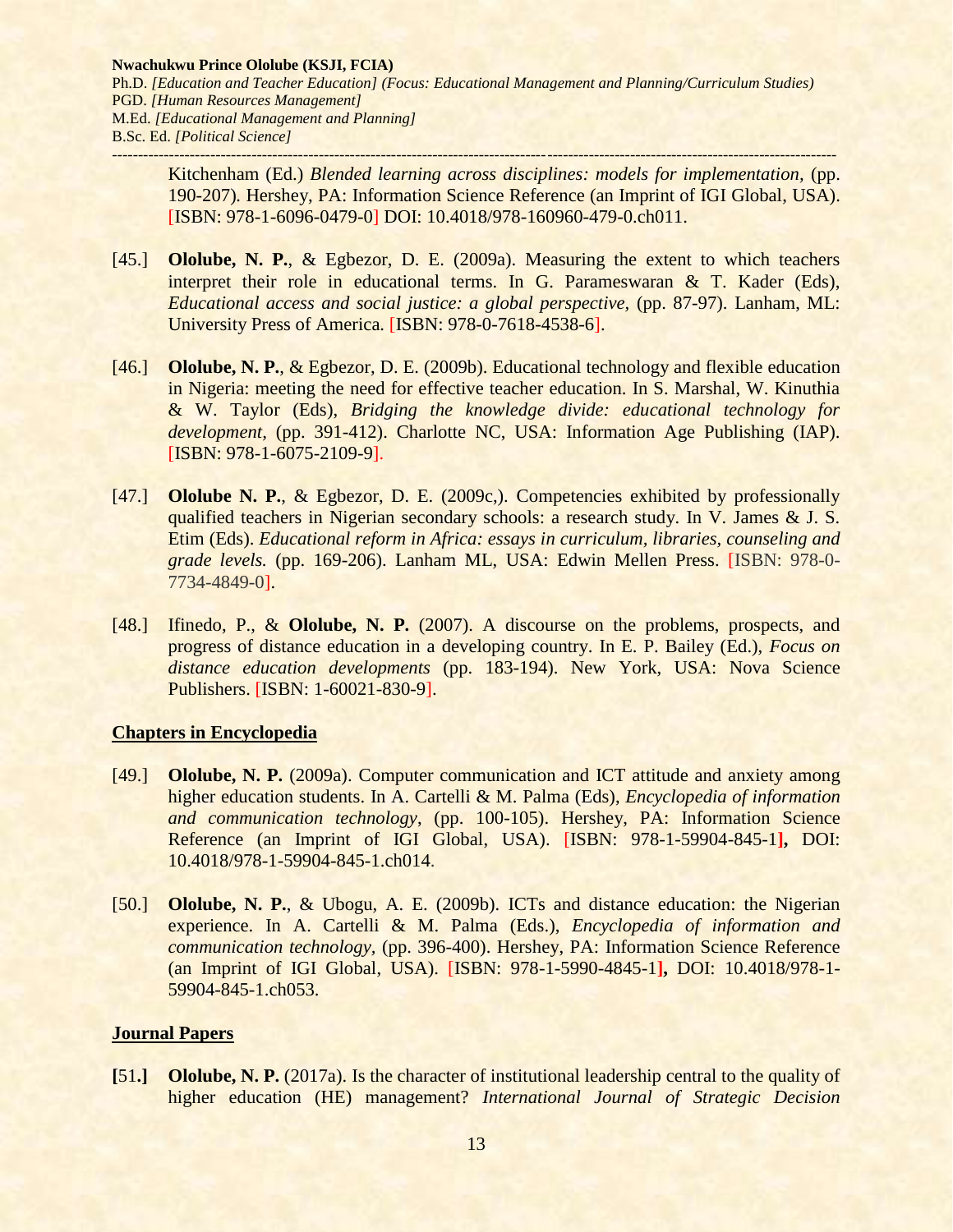*Sciences, 8*(1), 46-64. Doi: 10.4018/IJSDS.2017010104. [ISSN (Print): 1947-8569— ISSN (Online): 1947-8577]. (USA).

- [52.] **Ololube, N. P.,** Ingiabuna, E. T., & Dudafa, U. J. (2017b). Governance and decision making in higher education management. *Journal of Education and Society, 7*(2), 235- 250. [ISSN 1596-1462] (Nigeria).
- [53.] Agbor, C. N., **Ololube, N. P.**, Efut**,** E. N., & Onnoghen, U. N. (2017c).A five years comparative analysis of education funding in sub-Sahara African countries: implications for effective quality education programmes. *Journal of global Economics, management and Business Research, 9*(2), 69-77. [ISSN: 2454-2504] (UK).
- [54**.] Ololube, N. P.** (2017d). The Place of School as a Formal organisation and the quality management of Nigerian education: A Systems Approach. *Journal of Education and Society, 7(1), 40-56.* [ISSN 1596-1462] (Nigeria).
- **[**55.] **Ololube, N. P.,** & Ololube, D. O. (2017e). Organizational change management: perceptions, attitude, application and change management practices in Nigerian universities. *International Journal of Applied management Sciences and Engineering, 4*(1), 25-42. DOI: 10.4018/IJAMSE.2017010103. [ISSN (Print): 2327-7483—ISSN (Online): 2327-7491]. (USA).
- [56.] **Ololube**, N. P. (2016a). Education fund misappropriation and mismanagement and the provision of quality higher education in Nigeria. *International Journal of Scientific Research in Education, 9*(4), 333-349. [ISSN: 1117-3259] (Nigeria).
- [57.] **Ololube, N. P.**, Ololube, D. O., & Aiya, F. (2016b). Investing in building resilient infrastructures, promoting inclusive and sustainable industrialization to foster innovation through effective higher education. *Journal of Global Economics, management and Business Research, 7*(4), 257-273. [ISSN: 2454-2504] (UK).
- [58.] **Ololube, N. P.**, Onyekwere, L. A., & Agbor, C. N. (2016c). Effectively managing inclusive and equitable quality education to promote lifelong learning opportunities (LLO) for all. *Journal of Global Research in Education and Social Science, 8*(4), 179- 195. [ISSN: 2454-1834] (UK).
- [59.] **Ololube, N. P.**, Agbor, C. N., Major, N. B., Agabi C. O., & Wali, W. I. (2016d). 2015 global information technology report: consequences on knowledge management in higher education institutions in Nigeria. *International Journal of Education and Development Using ICT*, *12*(2), 4-25. [ISSN: 1814-0556] (West Indies).
- [60.] **Ololube, N. P.**, Aiya, F., Uriah, O. A., & Ololube, D. O. (2016e). Strategic planning: a universal remedy for the successful management of  $21<sup>st</sup>$  Century University Education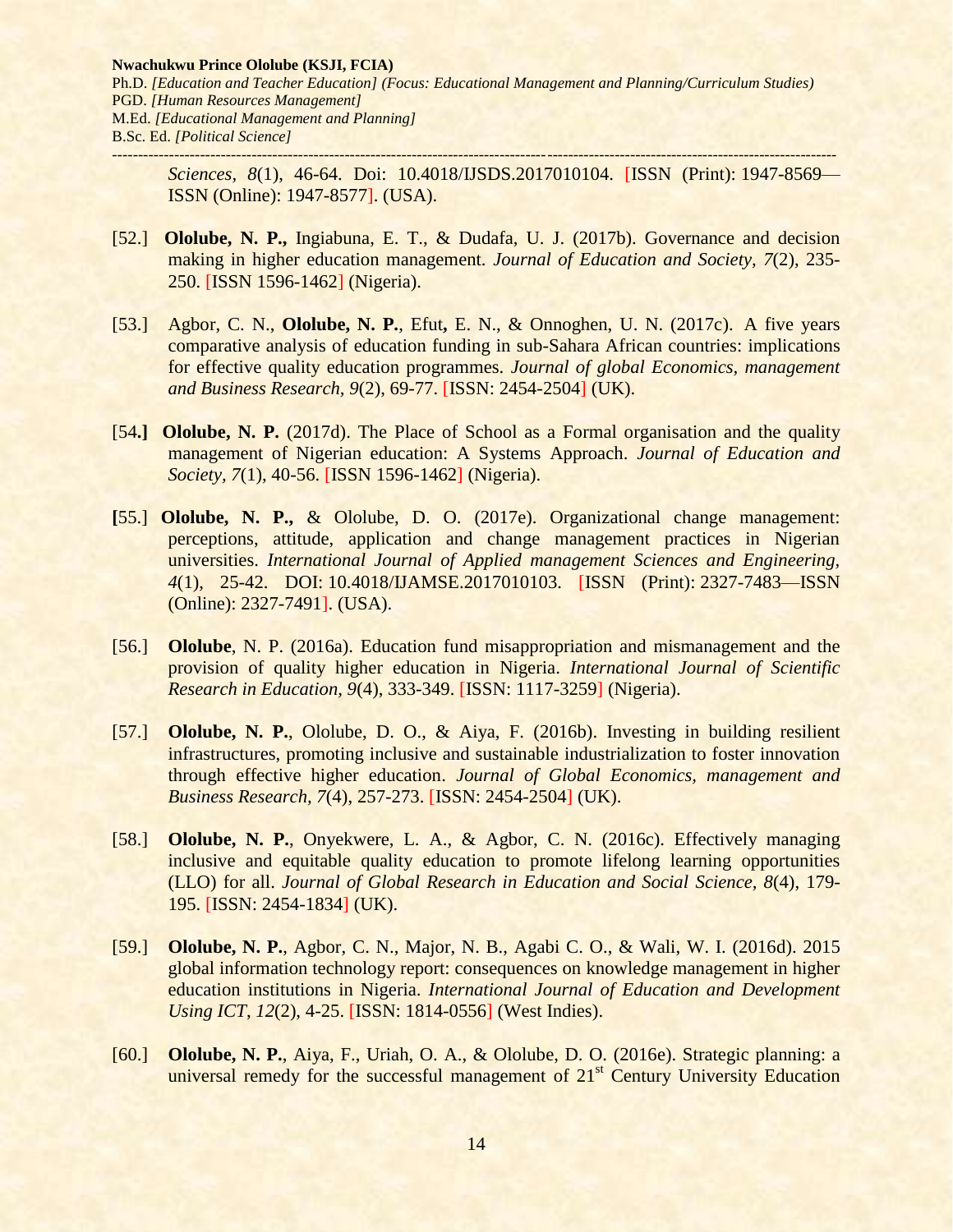(UE). *Management, 6*(3), 76-88. DOI:10.5923/j.mm.20160603.03 [ISSN (Print): 2169- 9607—ISSN (Online): 2169-9666] (USA).

- [61.] Wali, W. I., & **Ololube, N. P.** (2016f). The in-service education needs of administrators and the human resources management (HRM) of Colleges of Education in Nigeria. *British Journal of Education, Society & Behavioural Science, 17*(3), 1-18. DOI: 10.9734/BJESBS/2016/28246. [ISSN: 2278 – 0998] (UK).
- [62.] Uriah, O. A., **Ololube, N. P.**, & Ololube, D. O. (2016g). Education as a Viable Tool for Placing Nigeria in its Rightful Place among the Comity of Nations: Obstacles and Solutions. *Journal of Global Research in Education and Social Science, 8*(2), 92-101. [ISSN: 2454-1834] (India).
- [63.] Agbor, C. N., Oden, S. N., & **Ololube, N. P** (2016h). Professionalism indicators: roadmap to assessment of teaching as profession. *Nigerian Journal of Curriculum Studies, 23*(4), 248-258. [ISSN: 0189-9465] (Nigeria).
- [64.] **Ololube, N. P.**, & Uriah, O. A. (2016i). Globalization of higher education in Nigeria: problems and challenges. *Trends in Educational Studies, 9*(1&2), 111-132.
- [65.] Uriah, A. O., **Ololube, N. P.**, & Egbezor, D. E. (2015a). Academic background, socioeconomic status and gender: implications for youth restiveness and educational development in Rivers State. *International Journal of Applied Sociology, 5*(1), 16-30. DOI: 10.5923/j.ijas.20150501.03. [ISSN (Print): 2169-9704 -- ISSN (Online): 2169- 9739]. (USA)
- [66.] Briggs, T., & **Ololube, N. P.** (2015b). An evaluation of socio-cultural barriers to reading and writing among Rivers State children: identifying an ideal communicative approach. *International Journal of Psychology and Behavioral Sciences, 5*(1), 6-15. DOI: 10.5923/j.ijpbs.20150501.02. [ISSN (Print): 2163-1948—ISSN (Online): 2163-1956] (USA).
- [67.] Amanchukwu, R. N., & **Ololube, N. P.** (2015c). Excellent school records behaviour for effective management of school systems. *Human Resource Management Research, 5*(1), 12-17. DOI: 10.5923/j.hrmr.20150501.02. [ISSN (Print): 2169-9607—ISSN (Online): 2169-9666] (USA).
- [68.] Amanchukwu, R. N., Stanley, G. J., & **Ololube, N. P.** (2015d). A review of leadership theories, principles and styles and their relevance to educational management. *Management*, *5*(1), 6-14. DOI: 10.5923/j.mm.20150501.02. [ISSN (Print): 2162-9374 — ISSN (Online): 2162-8416] (USA).
- [69.] Amanchukwu, R. N., Amadi-Ali, T., & **Ololube, N. P.** (2015e). Climate change education in Nigeria: the role of curriculum review. *Education*, *5*(3), 71-79.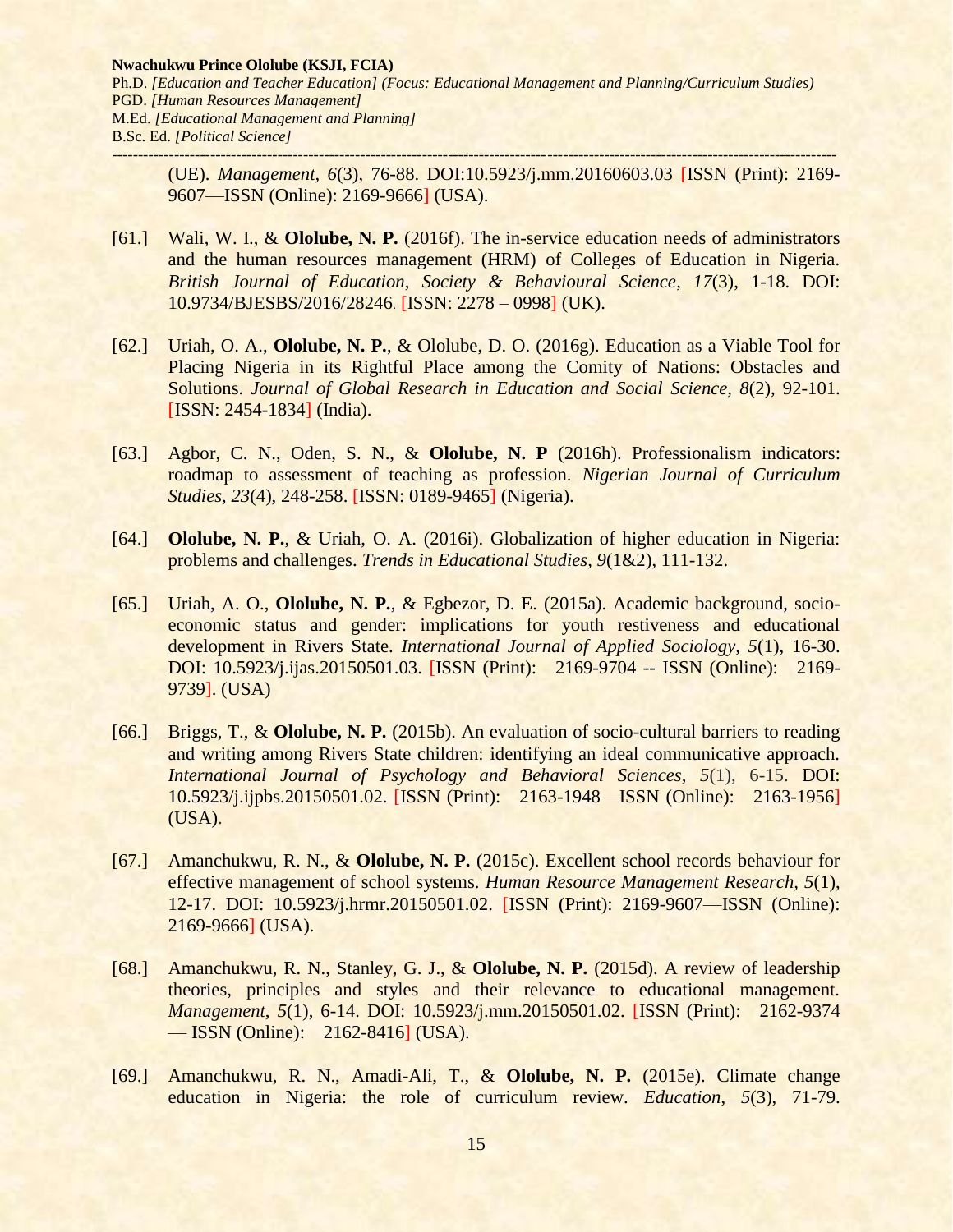DOI:10.5923/j.edu.20150503.01. [ISSN (Print): 2162-9463—ISSN (Online): 2162-9463] (USA).

- [70.] Briggs, T., & **Ololube, N. P.** (2015f). Children's reading and writing success: the role of diligence and intelligence. *International Journal of Knowledge and Learning, 10*(1), 78- 93. DOI: 10.1504/IJKL.2015.071055. [ISSN (Online): 1741-1017—ISSN (Print): 1741- 1009] Imprint: Inderscience (Switzerland).
- [71.] Amanchukwu, R. N., & **Ololube, N. P.** (2015g). Managing school plant for effective service delivery in public secondary schools in Rivers State of Nigeria. *Human Resource Management Research, 5*(4), 95-102. DOI: 10.5923/j.hrmr.20150504.02. [ISSN (Print): 2169-9607—ISSN (Online): 2169-9666] (USA).
- [72.] **Ololube, N. P.**, Onyekwere, L. A., & Agbor, C. N. (2015h). Social stratification and mobility: how socio-economic status of family affects children's educational development and management. *Education*, *5*(4), 111-122. DOI: 10.5923/j.edu.20150504.03. [ISSN (Print): 2162-9463—ISSN (Online): 2162-9463] (USA).
- [73.] Agabi, C. O., Agbor, C. N., & **Ololube, N. P.** (2015i). ICT policy outcomes for national development: the place of knowledge integration and management in Nigerian higher education. *[American Journal of Networks and Communications,](http://www.sciencepublishinggroup.com/journal/index?journalid=132) 4*(5), 104-111. DOI: 10.11648/j.ajnc.20150405.11. [ISSN (Print): 2326-893X—ISSN (Online): 2326-8964] (USA).
- [74.] Wali, W. I., & **Ololube, N. P.** (2015j). Management of diversification, achievements and challenges in relation to university education in Nigeria. *Human Resource Management Research,* 5(5), 124-131. DOI: 10.5923/j.hrmr.20150505.03. [ISSN (Print): 2169-9607— ISSN (Online): 2169-9666] (USA).
- [75.] **Ololube, N. P.**, Ingiabuna, E. T., & Agbor, C. N. (2014a). Universal concepts, nature, and basics principles of educational management: Implication for present day school management. *International Journal of Educational Foundations and Management, 2*(1), 43-62. [ISSN: (print) 2350-1812—ISSN: (online) 2350-1995] (Nigeria).
- [76.] **Ololube, N. P.**, Uriah, O. A., & Dudafa, U. J. (2014b). The role of university management in sustainable national development through innovation and entrepreneurial nosiness. *International Journal of Educational Foundations and Management, 2*(1), 13- 24. [ISSN: (print) 2350-1812—ISSN: (online) 2350-1995] (Nigeria).
- [77.] Briggs, T., **Ololube, N. P.**, & Kpolovie, P. J. (2014c). Managing children learning: support based screening procedure for motor, cognition and language communication in early childhood education*. International Journal of Management in Education 8*(2), 168-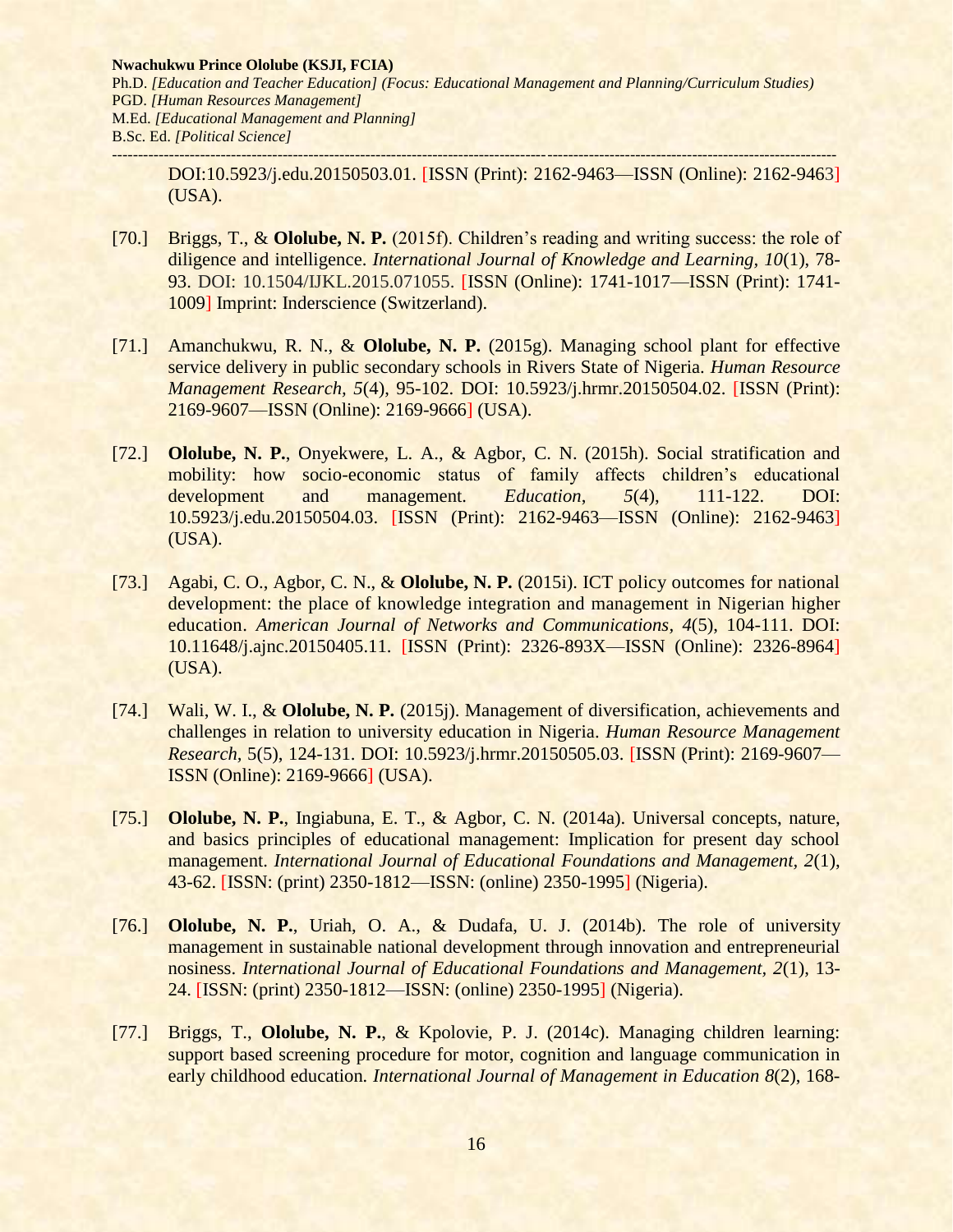193. DOI: 10.1504/IJMIE.2014.060234. [ISSN (Online): 1750-3868; ISSN (Print): 1750- 385X]. Imprint: Inderscience (Switzerland).

- [78.] **Ololube, N. P.**, & Major, N. B. (2014d). School inspection and educational supervision: Impact on teachers' productivity and effective teacher education programs in Nigeria. *International Journal of Scientific Research in Education, 7*(1), 91-104. [ISSN: 1117- 3259] (Nigeria).
- [79.] Uriah, O. A., Egbezor, D. E., & **Ololube, N. P.** (2014e). The challenges of youth restiveness and educational development in Rivers State. *International Journal of Scientific Research in Education, 7*(2), 105-130. [ISSN: 1117-3259] (Nigeria).
- [80.] Briggs, T., & **Ololube, N. P.** (2014f). Does the differences in 6, 7, and 8-year-old children's reading and writing success has to do with diligence rather than intelligence. *International Journal of Elementary Education, 3*(5), 105-114. DOI: 10.11648/j.ijeedu.20140305.11. [ISSN: 2328-7632 (Print); ISSN: 2328-7640 (Online)] (USA).
- [81.] **Ololube, N. P.**, Uriah, O. A., & Agbor, C. N. (2013a). The nature of social change and its implications for educational management and planning. *International Journal of Educational Foundations and Management, 1*(1), 49-58. [ISSN: (print) 2350-1812— ISSN: (online) 2350-1995] (Nigeria).
- [82.] **Ololube, N. P.**, Agbor, C. A., & Uriah, O. A. (2013b). Vicious hazard to peace culture in tertiary education: the activities of the secret cults. *British Journal of Education, Society & Behavioural Science, 3*(1), 65-75. DOI: 10.9734/BJESBS/2013/2448. [ISSN: 2278 – 0998] (UK).
- [83.] **Ololube, N. P.** (2013c). School safety and security: concerns and forms of deviant behaviours and rejoinder to educational goals. *International Journal Education Economics and Development, 4*(2), 147–169. DOI: 10.1504/IJEED.2013.055052. [ISSN (Online): 1759-5681 - ISSN (Print): 1759-5673]. Imprint: Inderscience (Switzerland).
- [84.] Kpolovie, P. J., & **Ololube, N. P.** (2013d). The indispensability of utilitarian evaluation design in the reformation of Nigerian education. *International Journal of Scientific Research in Education, 6*(2), 159-178. [ISSN: 1117-3259] (Nigeria).
- [85.] **Ololube, N. P.**, Nwokolo, J. O., Onyekwere, L. A., & Kpolovie, P. J. (2013e). Fringe benefits and employee motivation in selected banks in Delta State of Nigeria. *African Journal of Accounting, Auditing and Finance*, *2*(1), 27-51. DOI: 10.1504/AJAAF.2013.055492. [ISSN (Online): 2046-8091 – ISSN (Print): 2046-8083]. Imprint: Inderscience (Switzerland).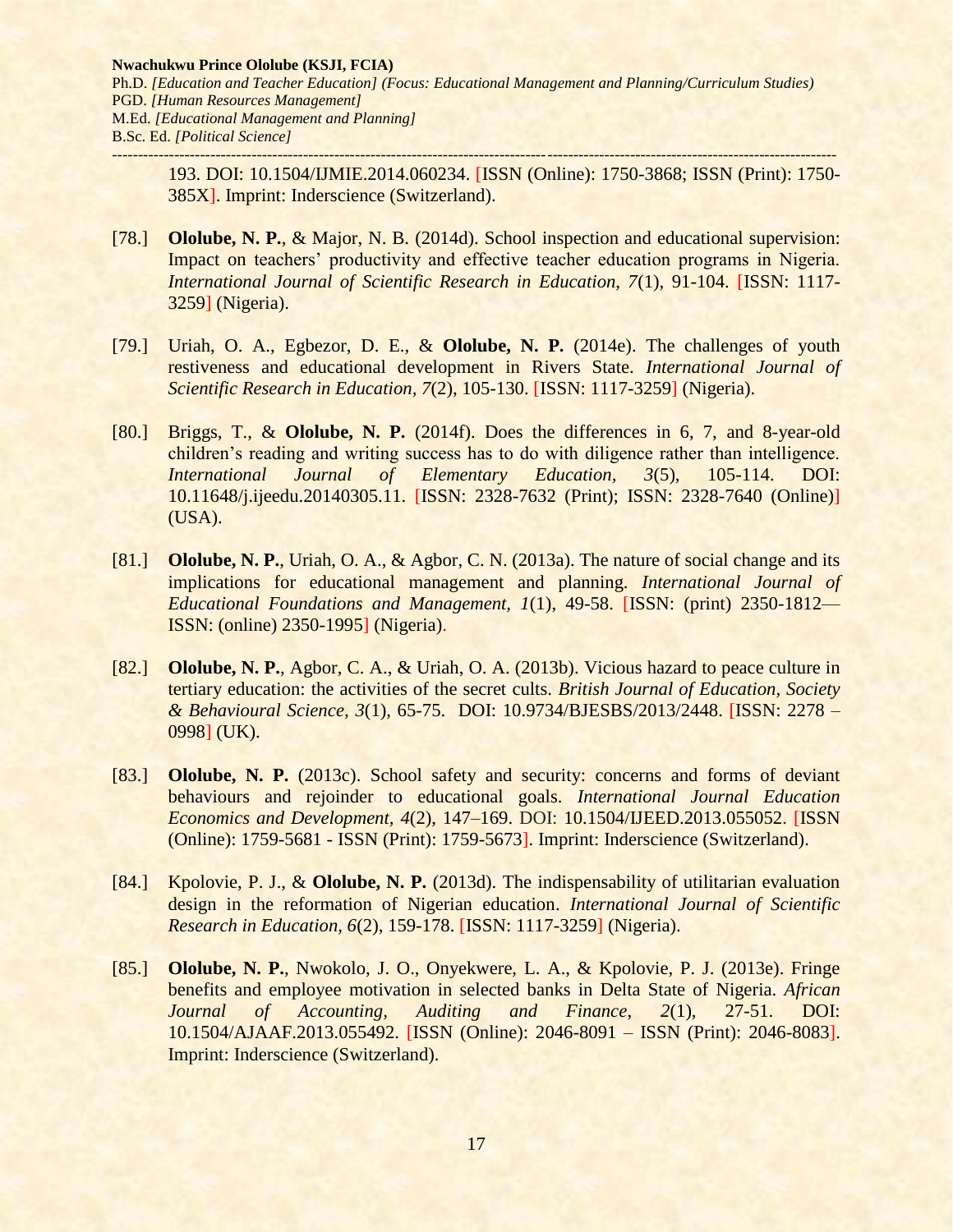- [86.] **Ololube, N. P.**, Kpolovie, P. J., Amaele, S., Amanchukwu, R. N., & Briggs, T. (2013f). Digital natives and digital immigrants: a study of information technology and information systems (IT/IS) usage between students and faculty of Nigerian universities. *International Journal of Information and Communication Technology Education, 9*(3), 42-64. DOI: 10.4018/jicte.2013070104. [ISSN: 1550-1876] Imprint: IGI Publishing (USA).
- [87.] **Ololube, N. P.**, Dudafa, U. J., Uriah, O. A., & Agbor, C. N. (2013g). Education for development: impediments to the globalization of higher education in Nigeria. *International Journal of Educational Foundations and Management, 1*(2), 108-129. [ISSN: (print) 2350-1812—ISSN: (online) 2350-1995] (Nigeria).
- [88.] **Ololube, N. P.**, & Kpolovie, P. J. (2013h). Literature and focus group analysis of the approaches and obstacle to effective educational planning in higher education in an emerging economy. *International Journal of Scientific Research in Education, 6*(3), 233- 254. [ISSN: 1117-3259] (Nigeria).
- [89.] **Ololube, N. P.** (2013i). Evaluating the usage and integration of ITs and ISs in teacher education programs in a sprouting nation. *Mediterranean Journal of Social Sciences, 4*(16), 63-72. DOI:10.5901/mjss.2013.v4n16p63. [ISSN: 2039-2117 (online) — ISSN: 2039-9340 (print)]. Imprint: MCSER Publishing (Italy).
- [90.] **Ololube, N. P.** (2013j). The problems and approaches to educational planning in Nigeria: a theoretical observation. *Mediterranean Journal of Social Sciences, 4*(12), 37-48. DOI:10.5901/mjss.2013.v4n12p37. [ISSN: 2039-2117 (online) — ISSN: 2039-9340 (print)]. Imprint: MCSER Publishing (Italy).
- [91.] **Ololube, N. P.**, Kpolovie, P. J., & Amaele, S. (2013k). Issues of human security and educational development in the Niger Delta region of Nigeria. *Africa Education Review, 10*(3), 453-482. DOI: 10.1080/18146627.2013.853540. [Print ISSN: 1814-6627; Online ISSN: 1753-5921]. Imprint: Taylor & Francis Group (South Africa).
- [92.] **Ololube, N. P.**, & Egbezor, D. E. (2012a). A critical assessment of the role/importance of non-formal education to human and national development in Nigeria: future trends. *International Journal of Scientific Research in Education, 5*(2), 71-93. [ISSN: 1117- 3259] (Nigeria).
- [93.] **Ololube, N. P.**, Amaele, S., Kpolovie, J. P., Onyekwere, L. A., & Elechi, G. E. (2012b). Quality higher education for improved knowledge essential for national and regional development. *International Journal of Education, Economics and Development*, *3*(2), 179-204. DOI: 10.1504/IJEED.2012.047109. [ISSN (Online): 1759-5681 - ISSN (Print): 1759-5673]. Imprint: Inderscience (Switzerland).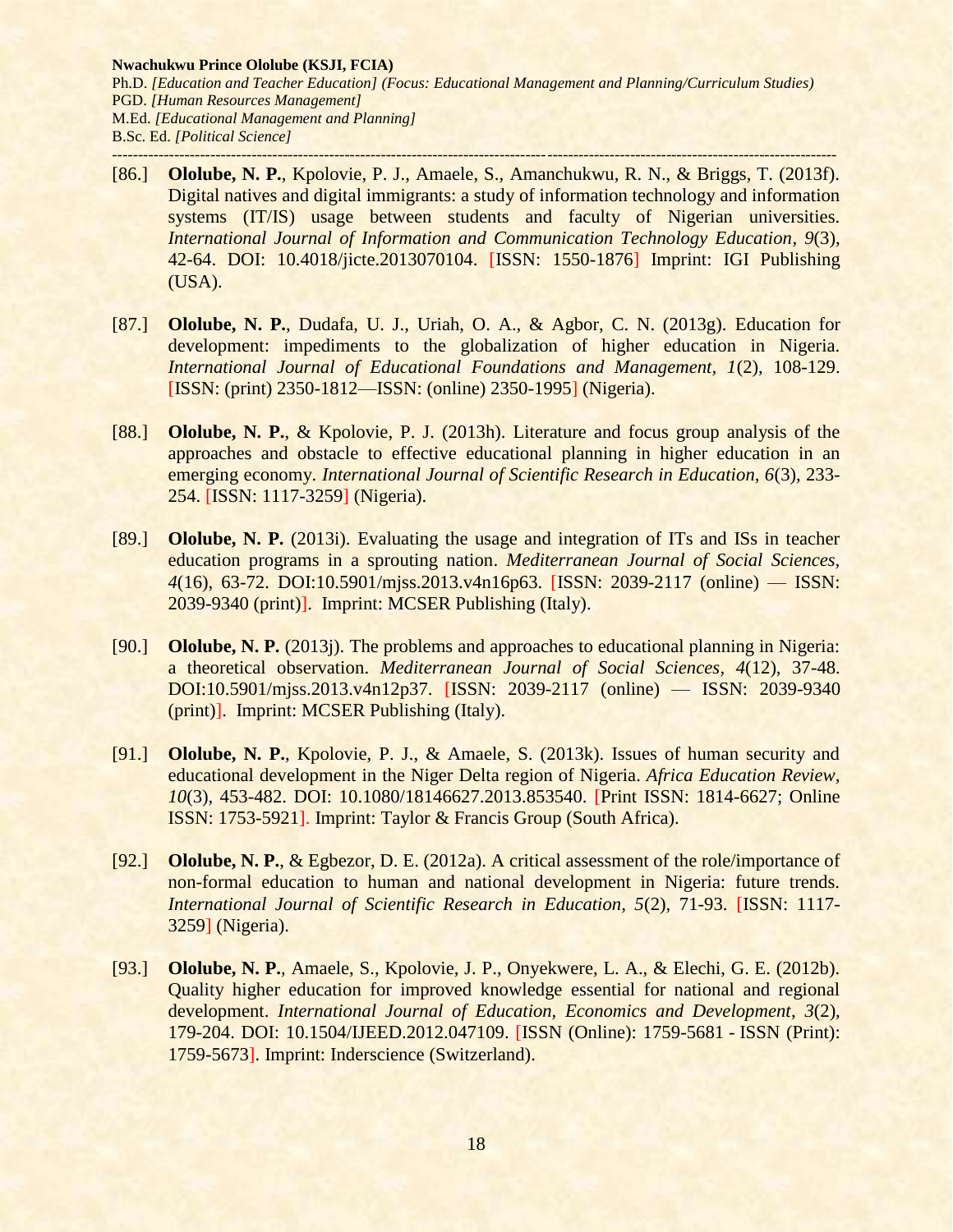- [94.] **Ololube, N. P.**, & Kpolovie, P. J. (2012c). Approaches to conducting scientific research in education, arts and the social sciences. *Online Journal of Education Research, 1*(3), 44-56. [ISSN: 2277-0860] Imprint: Online Research Journal (Nigeria).
- [95.] **Ololube, N. P.**, Onyekwere, L. A., Kpolovie, P. J., & Agabi, C. O. (2012d). Human security and educational development in the Niger Delta region. *Journal of Human Security, 8*(1), 47-67. [Online ISSN: 1835-3800]. Imprint: Human Security Institute (Canada).
- [96.] Briggs, T., **Ololube, N. P.**, Kpolovie, P. J., Amaele, S., & Amanchukwu, R. N. (2012e). Evaluating the quality of public early childhood education and vision 20: 2020: the role of government. *African Journal of Economic and Sustainable Development*, *1*(3), 243– 264. DOI: 10.1504/AJESD.2012.049289. [ISSN (Online): 2046-4789—ISSN (Print): 2046-4770]. Imprint: Inderscience (Switzerland).
- [97.] **Ololube, N. P.**, Ajayi, A. O., & Kpolovie, P. J. (2011a). Adequacies and inadequacies: the relationship between training and development and organizational effectiveness in the Nigerian Immigration Services. *International Journal of Education Economics and Development, 2*(2), 140-155. DOI: 10.1504/IJEED.2011.040408. [ISSN (Online): 1759- 5681 - ISSN (Print): 1759-5673]. Imprint: Inderscience (Switzerland).
- [98.] Kpolovie, P. J., **Ololube, N. P.**, & Ekwebelem, A. B. I. (2011b). Appraising the performance of secondary school students on the WAEC and NECO SSCE from 2004 to 2006. *International Journal of Scientific Research in Education, 4*(2), 105-114. [ISSN: 1117-3259] (Nigeria).
- [99.] **Ololube, N. P.**, Briggs, T., Kpolovie, P. J., & Ezindu, S. A. U. (2010a). Communicative approach as a tool for relating reading and writing skills in early childhood education. *Discourse and Communication for Sustainable Education 1*(2), 34-54. DOI: 10.2478/dcse-2013-0013. [ISSN: 1691-6301]. Imprint: Institute of Sustainable Development, Daugavpils University (Latvia).
- [100.] **Ololube, N. P.**, Ubogu, A. E., Egbezor, D. E., & Nwachukwu, U. (2010b). Evaluating faculty teaching of research methodology to undergraduate geography students in a Nigerian university. *International Journal of Information and Communication Technology Education 6*(1), 30-44. DOI: 10.4018/jicte.2010091103. [ISSN: 1550-1876] Imprint: IGI Publishing (USA).
- [101.] **Ololube, N. P.**, Amaele, S., & Kpolovie, P. J. (2009a). To train or not to train? *Journal of Teacher Education for Sustainability, 11*(2), 64-76. DOI: 10.2478/v10099-009-0041-2. [ISSN: 1691-4147 (print version); ISSN: 1691-5534 (electronic version)] Imprint: Institute of Sustainable Development, Daugavpils University (Latvia).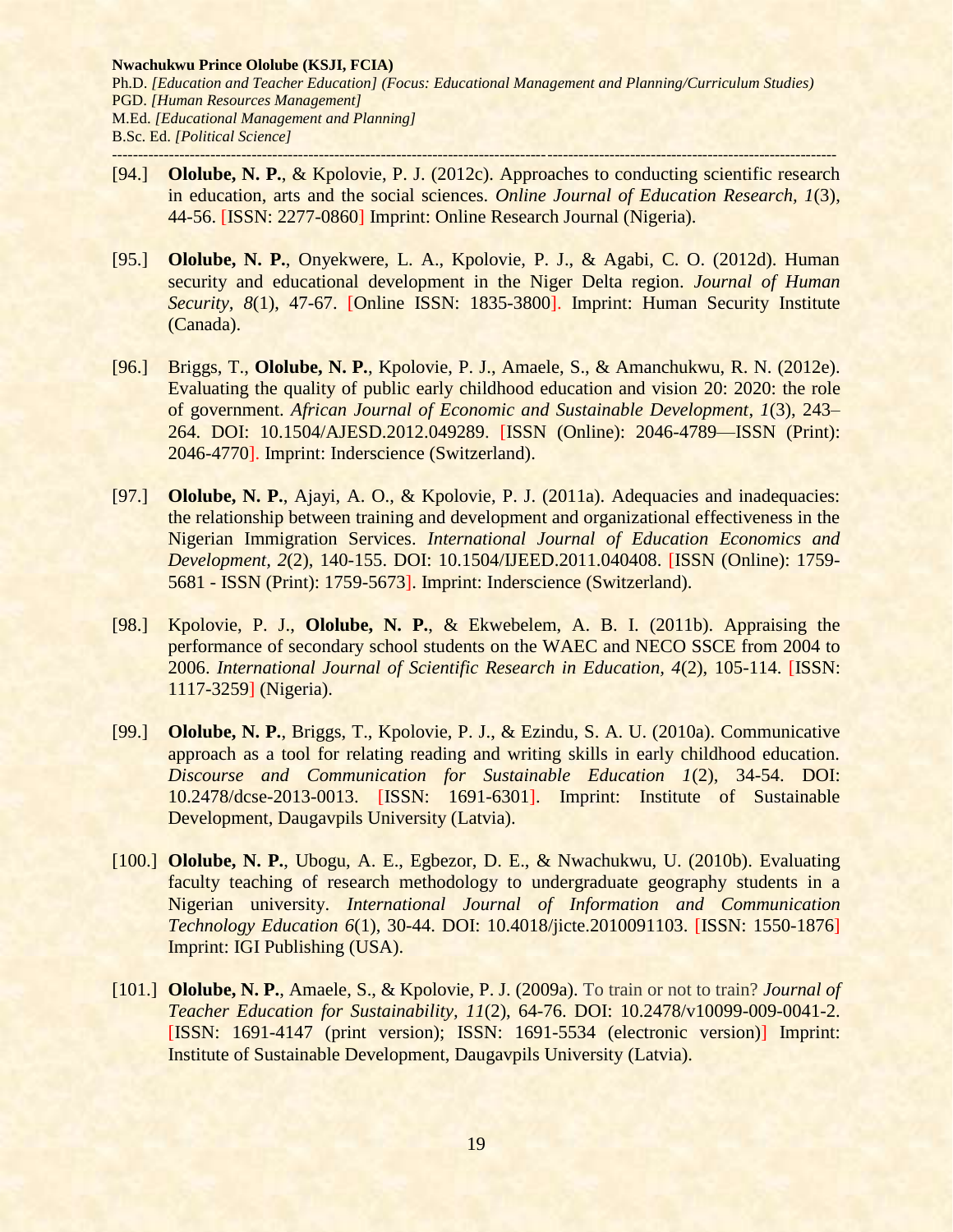- [102.] **Ololube, N. P.**, Eke, P., Uzorka, M. C., Ekpenyong, S. U., & Nte, N. D. (2009b). Instructional technology in higher education: a case of selected universities in the Niger Delta. *Asia-Pacific Forum on Science Learning and Teaching, 10*(2), 1-17 [ISSN: 1609- 4913] (Hong Kong).
- [103.] **Ololube, N. P.**, Kpolovie, P. J., & Egbezor, D. E. (2009c). Education policy analysis: the need to accelerate and redesign early childhood education preparation programs. *International Journal of Education Economics and Development, 1*(2), 118-141. DOI: 10.1504/IJEED.2009.029304. [ISSN (Online): 1759-5681 - ISSN (Print): 1759-5673]. Imprint: Inderscience (Switzerland).
- [104.] **Ololube, N. P.**, Egbezor, D. E., & Kpolovie, P. J. (2008a). Education policies and teacher education programs: meeting the millennium development goals. *Journal of Teacher Education for Sustainability, 9*(1), 21-34. DOI: 10.2478/v10099-009-0016-3. [ISSN: 1691-4147 (print version); ISSN: 1691-5534 (electronic version)]. Imprint: Institute of Sustainable Development, Daugavpils University (Latvia).
- [105.] **Ololube, N. P.** (2008b). Correlates of teacher effectiveness: case study of selected teachers in Rivers State, Nigeria. *Journal of Contemporary Educational Issues, 4*(1), 36- 66. [ISSN: 1119-8249] (Nigeria).
- [106.] **Ololube N. P.** (2008c). Evaluation competencies of professional and nonprofessional teachers in Nigeria. *Studies in Educational Evaluation, 34*(1), 44-51. DOI: 10.1016/j.stuedue.2008.01.004. [ISSN: 0191-491X] Imprint: Elsevier (Netherlands).
- [107.] **Ololube, N. P.**, Ubogu, A. E., & Egbezor, D. E. (2007a). ICT and distance education programs in a Sub-Saharan African country: a theoretical perspective. *Journal of Information Technology Impact, 7*(3), 181-194. [ISSN: 1098-139X] (USA).
- [108.] **Ololube, N. P.** (2007b). Professionalism, demographics, and motivation: predictors of job satisfaction among Nigerian teachers. *International Journal of Education Policy and Leadership, 2*(7), 1-10. Imprint: ASCD (Canada).
- [109.] **Ololube, N. P.** (2007c). The relationship between funding, ICT, selection processes, administration and planning and the standard of science teacher education in Nigeria. *Asia-Pacific Forum on Science Learning and Teaching, 8*(1), 1-29. [ISSN: 1609-4913] (Hong Kong).
- [110.] **Ololube, N. P.** (2007d). Teacher education, school effectiveness and improvement: a study of academic and professional qualification on teachers' job effectiveness in Nigerian secondary schools. *Didacta Varia, 12*(1), 67-78 [ISSN: 1239-4963]. Imprint: Department of Teacher Education, University of Helsinki Press (Finland).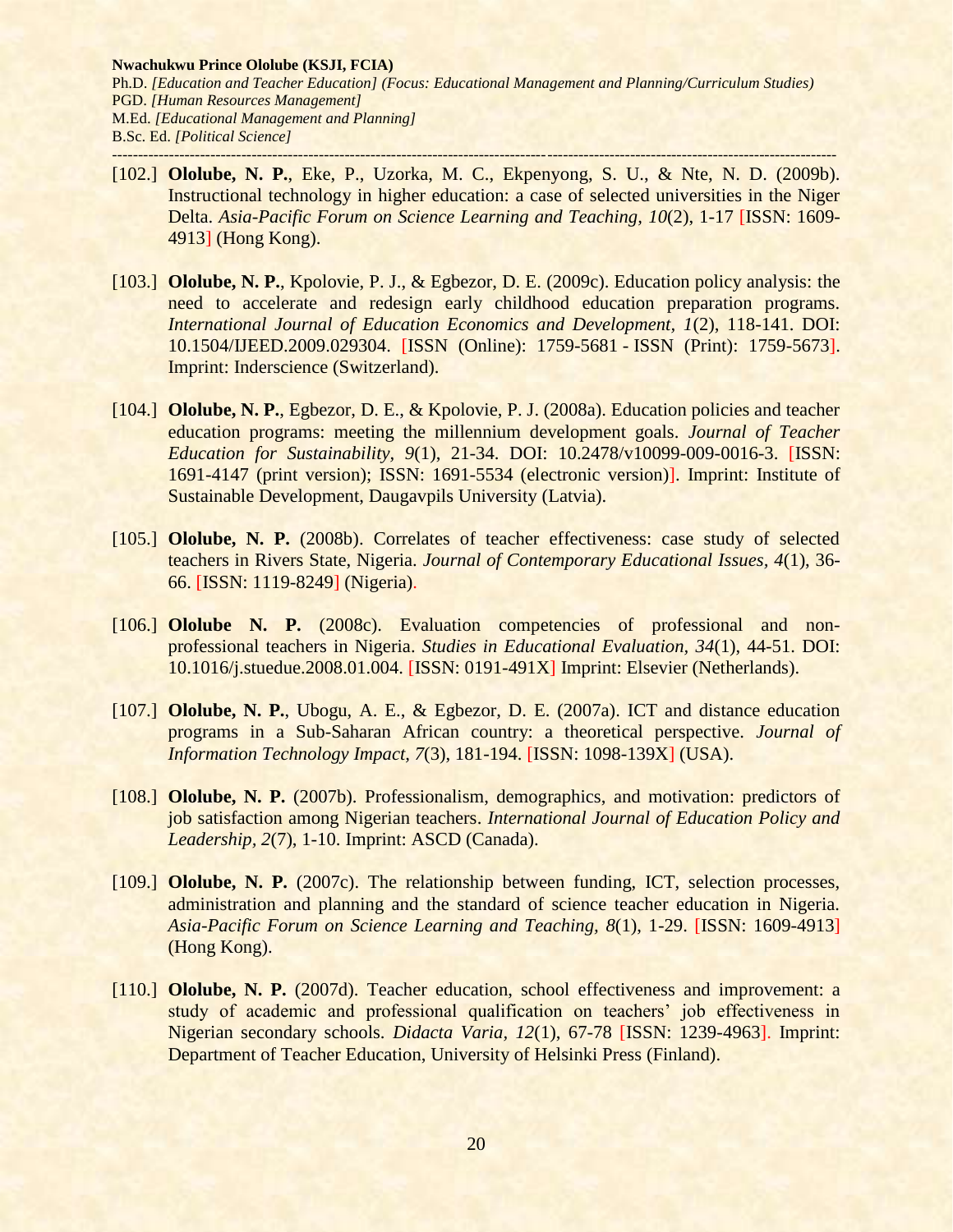- [111.] **Ololube, N. P.** (2006a). Teachers job satisfaction and motivation for school effectiveness: an assessment, *Essays in Education*, *18*, 1-19. [ISSN: 1527-9359] (USA).
- [112.] **Ololube, N. P.** (2006b). Appraising the relationship between ICT usage and integration and the standard of teacher education programs in a developing economy. *International Journal of Education and Development Using ICT*, *2*(3), 70-85. [ISSN: 1814-0556] (West Indies).
- [113.] **Ololube, N. P.** (2006c). An approach to quality improvement of education in Nigeria through EFQM excellence model. *The African Symposium*, *6*(1&2), 7 - 22. [ISSN: TX 6- 342-323] (USA).
- [114.] **Ololube, N. P.** (2006d). The impact of professional and non-professional teachers' ICT competencies in secondary schools in Nigeria. *Journal of Information Technology Impact*, *6*(2), 101-118. [ISSN: 1098-139X] (USA).
- [115.] **Ololube N. P.** (2006e). Methodological competencies of teachers: a study of Nigeria. *Academic Leadership Journal, 4*(2), Article 6. Imprint: Fort Hays State University. [ISSN: 1533-7812] (USA).
- [116.] **Ololube, N. P.** (2005a). Benchmarking the motivational competencies of academically qualified teachers and professionally qualified teachers in Nigerian secondary schools. *The African Symposium, 5*(3), 17-37. [ISSN: TX 6-342-323] (USA).
- [117.] **Ololube, N. P.** (2005b). School effectiveness and quality improvement: quality teaching in Nigerian secondary schools. *The African Symposium*, *5*(4), 17-31. [ISSN: TX 6-342- 323] (USA).

#### **Refereed Conference Papers/Proceedings**

- [118.] **Ololube, N. P.** (2018a). Principles of learning and instruction at graduate level. Paper presented at a Workshop on Brief Concept Note for Capacity Building of Clinical Lecturers Involved in Teaching Higher Degree Programmes (Theme: Teaching in Higher Institution). Held on the 3<sup>rd</sup> of July 2018 at the Conference room of the Centre for Health and Development University of Port Harcourt Teaching Hospital, Nigeria.
- [119.] **Ololube, N. P.** (2018b). Design of instructional materials for graduate students. Paper presented at a Workshop on Brief Concept Note for Capacity Building of Clinical Lecturers Involved in Teaching Higher Degree Programmes (Theme: Teaching in Higher Institution). Held on the 3<sup>rd</sup> of July 2018 at the Conference room of the Centre for Health and Development University of Port Harcourt Teaching Hospital, Nigeria.
- [120.] **Ololube, N. P.** (2018c). Assessment for higher degrees. Paper presented at a Workshop on Brief Concept Note for Capacity Building of Clinical Lecturers Involved in Teaching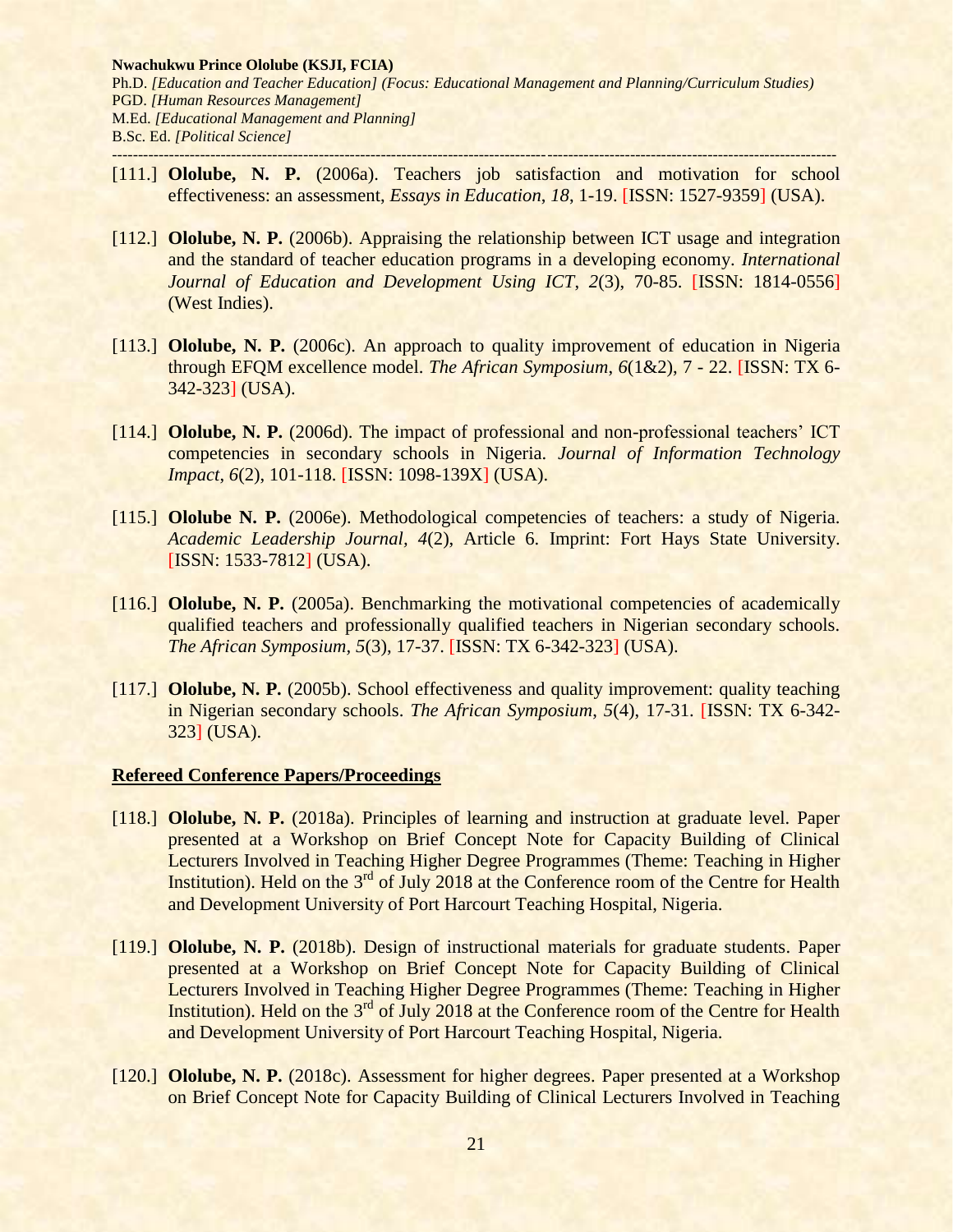**Nwachukwu Prince Ololube (KSJI, FCIA)** Ph.D. *[Education and Teacher Education] (Focus: Educational Management and Planning/Curriculum Studies)* PGD. *[Human Resources Management]* M.Ed. *[Educational Management and Planning]* B.Sc. Ed. *[Political Science]*

*--------------------------------------------------------------------------------------------------------------------------------------------* Higher Degree Programmes (Theme: Teaching in Higher Institution). Held on the 3<sup>rd</sup> of July 2018 at the Conference room of the Centre for Health and Development University of Port Harcourt Teaching Hospital, Nigeria.

- [121.] Agbor, C. N., **Ololube, N. P.**, Efut, E. N., & Onnoghen, U, N. (2016a). A three-five years comparative analysis of education funding in sub-Sahara African Countries: Implications for effective education programmes. Paper presented at the 2<sup>nd</sup> EARNiA International Conference on Educational Assessment. Held on the 28 November to 2 December, 2016, at the International Conference Centre, University of Calabar, Nigeria.
- [122.] **Ololube, N. P.**, & Ololube, D. O. (2016b). Building resilient infrastructures, promoting inclusive and sustainable industrialization to foster innovation (SDGs Goal-9). Paper presented at the  $6<sup>th</sup>$  national conference on sustainable development goals. Held on the  $6-$ 10 September, 2016 at the International Conference Center, University of Calabar, Nigeria.
- [123.] Agbor, C. N., **Ololube, N. P.**, & Onyekwere, L. A, (2016c). Ensuring inclusive and equitable quality education to promote lifelong learning opportunities (LLO) for all  $(SDGs$  Goal-4). Paper presented at the  $6<sup>th</sup>$  national conference on sustainable development goals. Held on the 6-10 September, 2016 at the International Conference Center, University of Calabar, Nigeria.
- [124.] Onyekwere, L. A., **Ololube, N. P.,** & Agbor, C. N. (2016d). Appraising the role of social workers in promoting peaceful and inclusive society for sustainable development (SDGs Goal-16). Paper presented at the  $6<sup>th</sup>$  national conference on sustainable development goals. Held on the 6-10 September, 2016 at the International Conference Center, University of Calabar, Nigeria.
- [125.] Agbor, C. N., & **Ololube, N. P.** (2015a). Information communication technology (ICT) knowledge integration and management in higher education for national development. Paper presented at the 5<sup>th</sup> National Conference on Knowledge Integration for National Development, held on 1-5 September, 2015, at the Faculty of Education, University of Calabar, Nigeria.
- [126.] **Ololube, N. P.**, & Agbor, C. N. (2015b). Technological innovations and organizational justice in Nigerian higher institutions. Paper presented at the Faculty of Education, University of Calabar *5 th National Conference on Knowledge Integration for National Development*, held on September 1-5, 2015, Calabar, Nigeria.
- [127.] Agbor, C. N., Oden, S. N., & **Ololube, N. P.** (2015c). Entrenchment of Professionalism Indices as Roadmap to Value Re-Orientation of Teachers. Paper Presented at the *28th Annual conference of Curriculum Organization of Nigeria,* held on September 16-19, 2015, University of Lagos, Nigeria.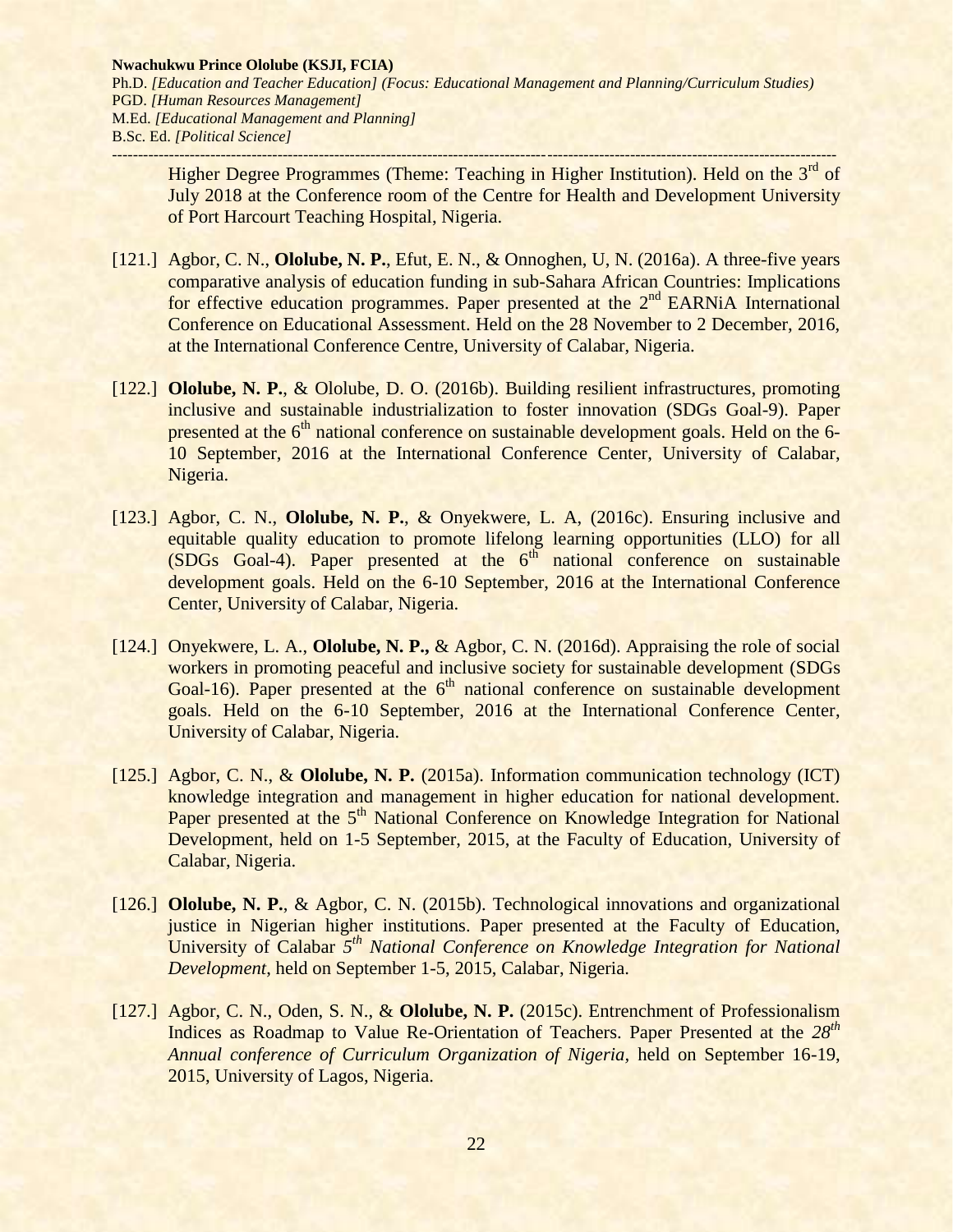- [128.] **Ololube, N. P.**, & Uriah, O. A. (2014). The issues and need for educational reform: obstacles to the globalization of higher education in Nigeria. Paper presented at the Faculty of Education, University of Port Harcourt *Conference on 100 years of education in Nigeria,* held on November 10-13, 2014, Port Harcourt, Nigeria.
- [129.] **Ololube, N. P.** (2013a). The problems and approaches to educational planning in Nigeria: a theoretical observation. In A. N. Nosike, P. U. Akanwa, K. A. Anele, & D. Iornem (Eds.), *Abuja International Conference on Education*. August 18-23, 2013, Abuja, Nigeria.
- [130.] **Ololube, N. P.** (2013b). Evaluating the usage and integration of ITs and ISs in teacher education programs in a sprouting nation. In A. N. Nosike, P. U. Akanwa, K. A. Anele, & D. Iornem (Eds.), *Abuja International Conference on Human and Social Sciences*, Book of Proceedings. (pp. 19-31). November 25-28, 2013, Abuja, Nigeria.
- [131.] **Ololube, N. P.** (2012). Violent threat to peace culture in tertiary education: the activities of the secret cults. Paper presented at the *Faculty of Social Sciences Conference 2012, Ignatius Ajuru University of Education*, held June 17-20, 2012, Port Harcourt, Nigeria.
- [132.] Kpolovie, P. J., **Ololube, N. P.**, & Ekwebelem, A. B. I. (2010). Relative performance of secondary school students in WAEC and NECO'S SSCE from 2004-2006. *Proceedings of the 12th annual national conference of the Nigerian Association of Educational Researchers and Evaluators,* (pp. 44-57). (NAERE), July 12-16, 2010, Port Harcourt, Nigeria.
- [133.] **Ololube, N. P.**, Kpolovie, P. J., Egbezor, D. E., & Ekpenyong, N. S. (2009). Universities in Africa cannot wait: faculty perception of leadership, quality management for sustainable development. *Proceedings of 7th International JTEFS/BBCC Conference "Sustainable Development, Culture and Education,* (pp. 132-149). May 5-8, 2009 Daugavpils University, Latvia. [ISBN: 978-9984-14-438-2].
- [134.] **Ololube, N. P.** (2006a). Teaching and learning in Nigerian secondary education in the twenty first century. *Proceedings of Hawaii International Conference on Education*, (pp. 4777-4797). January 6-9, 2006, Hawaii Honolulu, USA. [ISSN: 1541-5880].
- [135.] **Ololube, N. P.**, Ubogu, A. E., & Ossai, A. G. (2006a). ICT and distance education in Nigeria: a review of literature and accounts. *Proceedings of 2nd International Open and Distance learning (IODL) Symposium*, (pp. 643-655). September 13-15, 2006, Eskisehir, Turkey. [ISBN: 975-06-0413-X].
- [136.] **Ololube, N. P.** (2006b). An examination of professional and non-professional teachers' classroom methodological competencies. *Proceedings of the International Applied Business Research (IABR) and College Teaching & Learning (TLC) Conferences*, (pp. 1-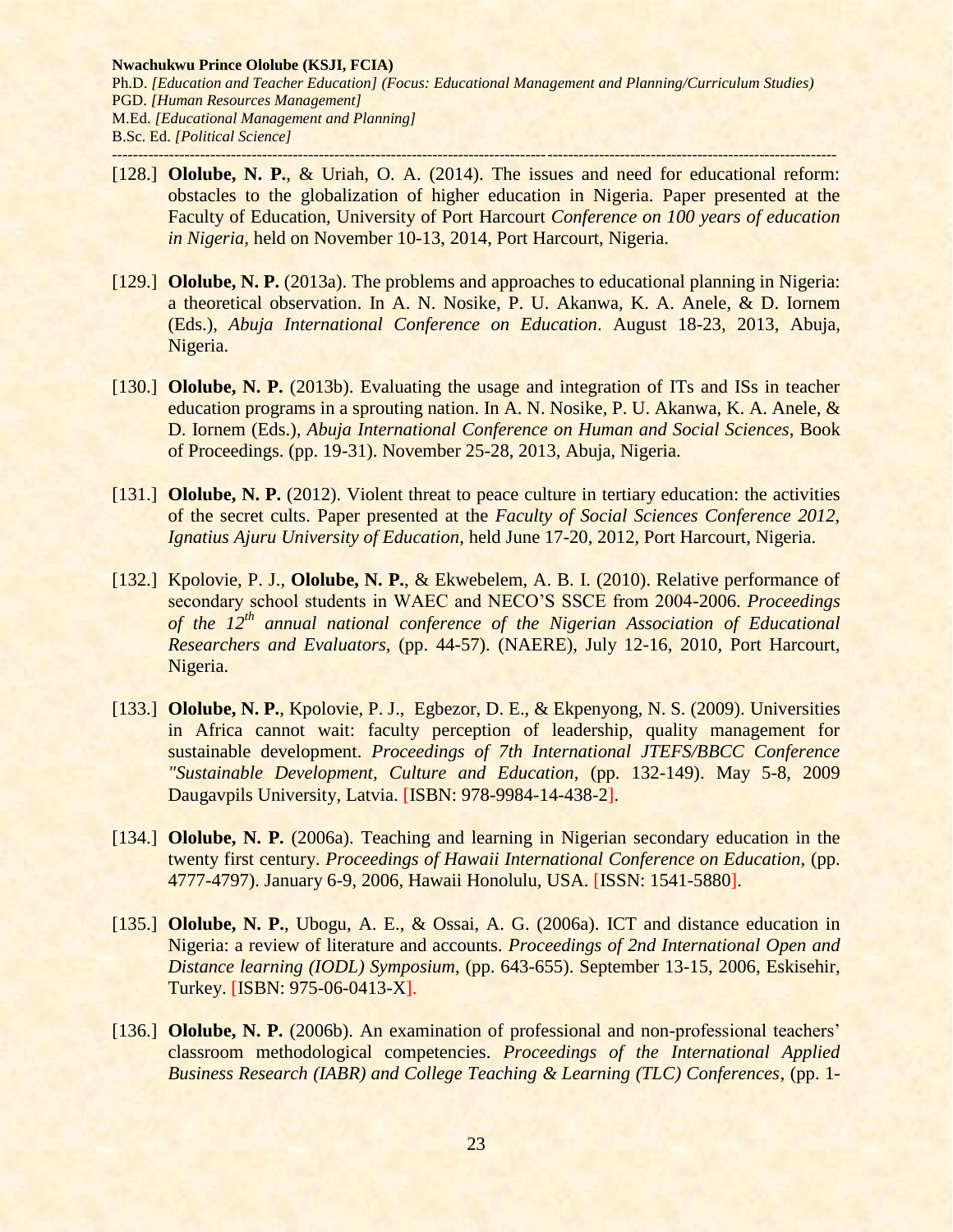13). March 20-24, 2006, Cancun, Mexico. [ISSN: 1539-8757]. Awarded: Best Conference Paper.

- [137.] **Ololube, N. P.** (2006c). Teachers instructional material utilization competencies in secondary schools in Sub-Saharan Africa: professional and non-professional teachers' perspective. *Proceedings of the 6th International Educational Technology Conference EMU*, (pp. 1303-1314). April 19-21 2006, North Cyprus.
- [138.] **Ololube, N. P.** (2006d). Secondary school teachers' evaluation competencies and educational sustainability. *Proceedings of the Fourth International JTEFS/BBCC Conference on Sustainable Development, Culture and Education,* (pp. 31-47). May 31– June 3, 2006, Helsinki, Finland.
- [139.] **Ololube, N. P.** (2006e). Quality improvement of education in Nigeria: applying the EFQM excellence model. *Proceedings of Allied Academies Summer International Internet Conference*, Vol. 8, (pp. 67-73). July 18 - July 31, 2006, Colorado, USA.
- [140.] **Ololube, N. P.** (2004). Professionalism: an institutional approach to teachers' job effectiveness in Nigerian schools. *Paper Presented at the Seventh International LLinE Conference (Doing Better, Doing Right - Ethics in Long life Learning),* September 23-24, 2004, Helsinki, Finland.

## **Conference Participated**

- [141.] Ololube, N. P. (2017). Participated successfully in the 2<sup>nd</sup> Annual Educational Leadership and Management Roundtable held on October 01-03, 2017 at the University of Johannesburg, South Africa.
- [142.] **Ololube, N. P.** (2016). Participated successfully in the 2016 innovation summit of the Institute of Corporate Administration of Nigeria with the Theme: Social intelligence and performance management in a depressed economy. Held on the 9<sup>th</sup> of July 2016, in Port Harcourt, Rivers State, Nigeria.
- [143.] **Ololube, N. P.** (2014). Participated successfully in the 2014 innovation summit of the Institute of Corporate Administration of Nigeria with the Theme: Rebooting your career for the new economy. Held on the  $15<sup>th</sup>$  of October, 2014, in Port Harcourt, Rivers State, Nigeria.

## **8. ACCEPTED ARTICLES**

**Journals**

**Chapter in Book**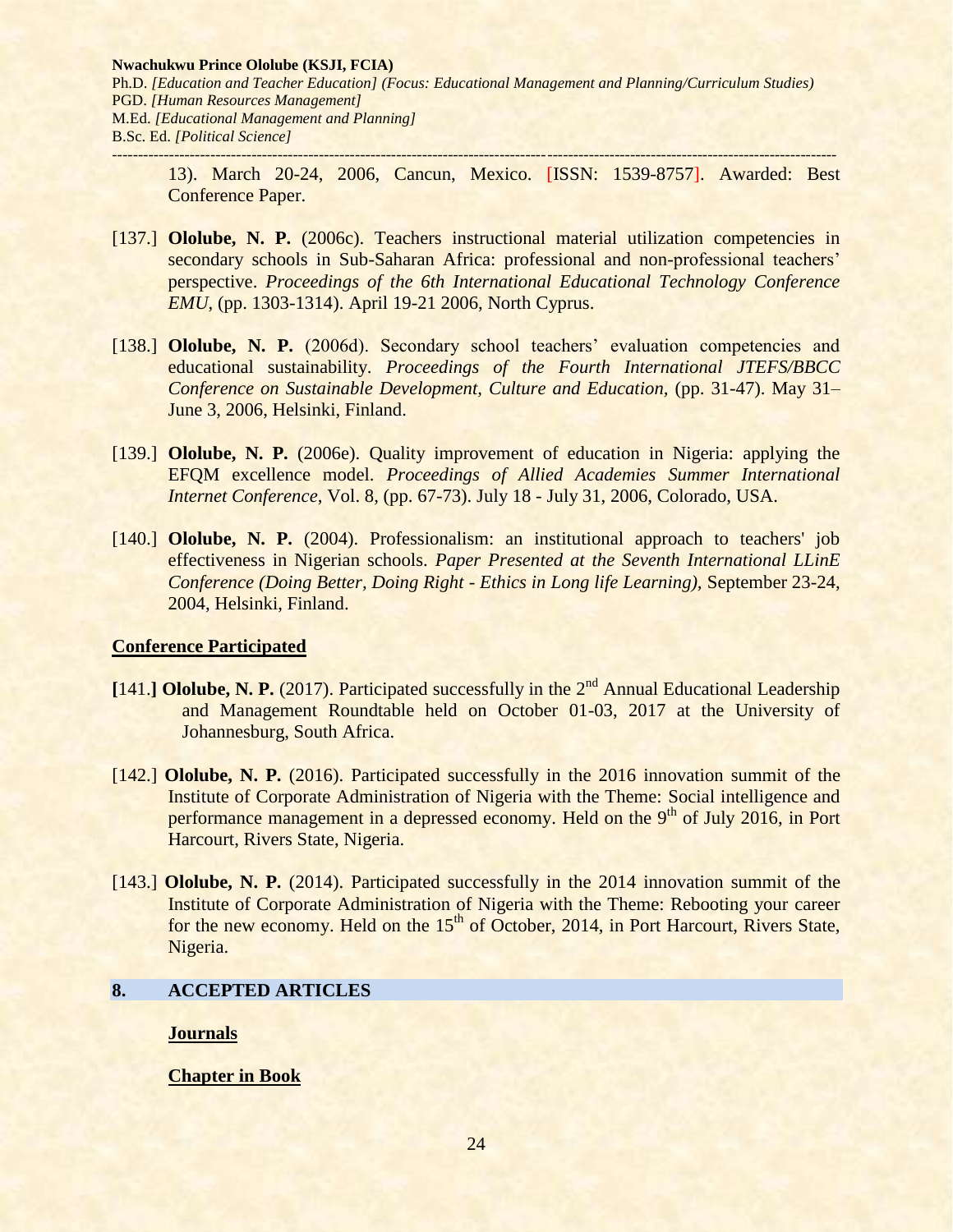#### **Conference**

## **9. SUBMITTED ARTICLES:**

**Journals** 

#### **Chapter in Book**

- [1.] Ololube, N. P. (2019). Securing the Future of Our Children: The Role of Multinational in Students Academic Performance. In N. P. Ololube & D. N. Nte (Eds.), *Managing and Planning School Safety and Security: The Third World Scenarios.*
- [2.] Ololube, N. P. (2019). The Role of Students, Teachers and Parents in Students' Business Studies Performance. In N. P. Ololube & D. N. Nte (Eds.), *Managing and Planning School Safety and Security: The Third World Scenarios.*

#### **Edited Book**

[1.] Ololube, N. P. (Ed.). (2019). *The essential forces for improving students achievements: contemporary issues in educational management (Collection of Articles)*. Owerri: SpringField Publishers. (Nigeria)

## **10. WORK-IN-PROGRESS:**

### **Chapter in Book**

#### **Journal**

- [1.] Ololube, N. P. (2019). *The making of world-class university service delivery: the Nigerian perspective* (For Journal)
- [2.] Ololube, N. P. (2019). *Re-validation of the Quality of Nigerian universities* (For Journal)
- [3.] Ololube, N. P., & Brings, T. (2019). *Classroom organization and motivation in Nigerian schools* (For Journal)
- [4.] Ololube, N. P. (2019). *Blended Learning: Students Readiness, Academic Achievements and Faculty Teaching Competencies* (For Journal)
- [5.] Ololube, N. P. (2018). *Managing non-formal education: effectively revitalizing mass literacy, adult and non-formal education for national development* (For Journal)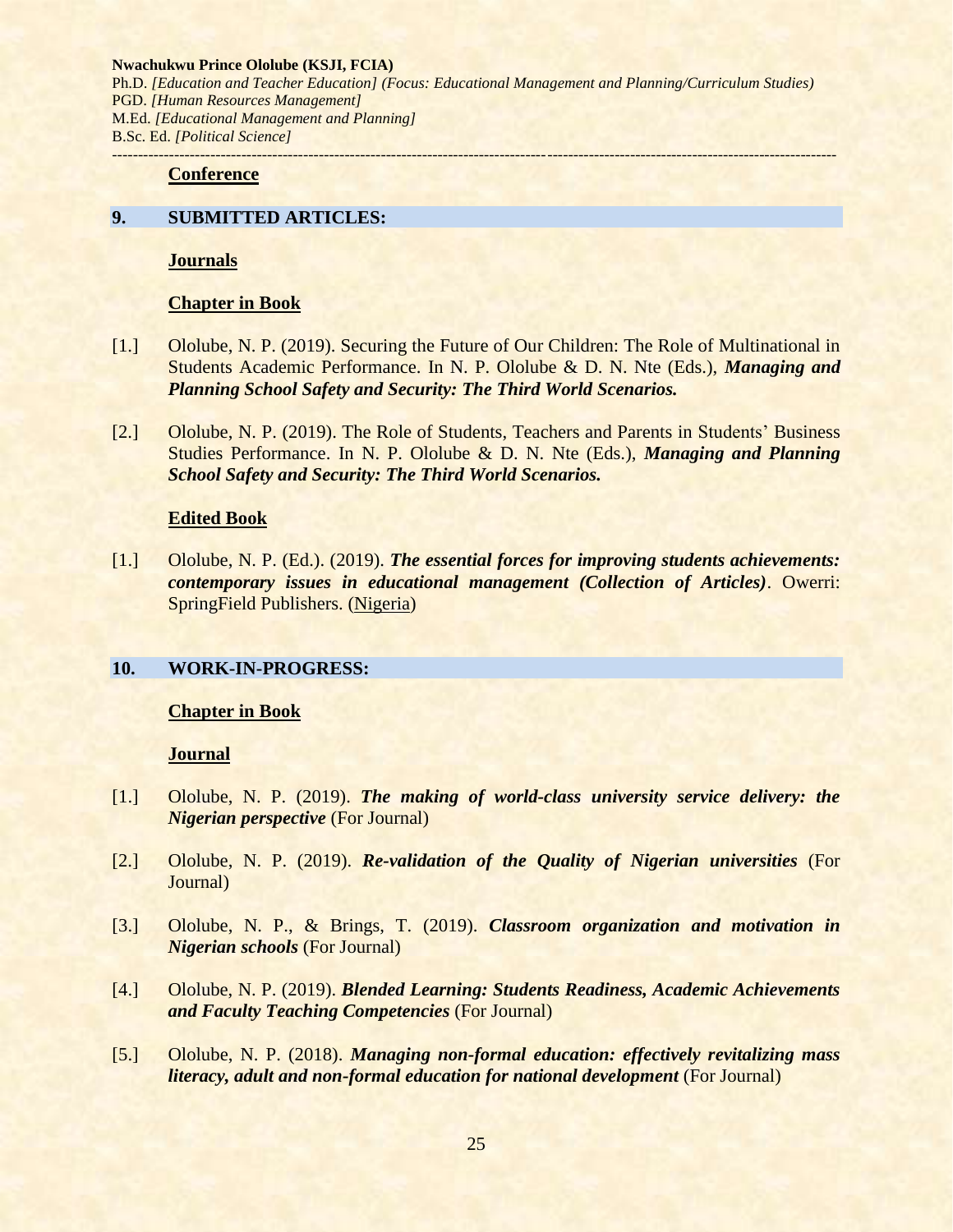[6.] Ololube, N. P. (2019). *The Role of Students, Teachers and Parents on Students Academic achievement in Business Studies* (For Journal)

# **11. PROFESSIONAL SERVICES/ACTIVITIES TO THE ACADEMIC COMMUNITY**

# **Journals**

- Editor-in-Chief: **International Journal of Scientific Research in Education (IJSRE)**. [www.ijsre.com](http://www.ijsre.com/)
- Editor: **PENCIL Publication of Arts and Education (PPAE)** <http://www.pencilacademicpress.org/ppae/Editorial%20Board.htm>
- Academic Editor: British Journal of Education, Society & Behavioural Science. <http://www.sciencedomain.org/journal/21/editorial-board-members>
- Managing Editor: **Journal of Education and Society (JES).** [www.jesjes.com.](http://www.jesjes.com/)ng
- Managing Editor: **International Journal of Educational Foundations and Management (IJEFM).** [www.ijefm.com](http://www.ijefm.com/)
- Editorial Board Member: **International Journal of Economics, Education and Development (IJEED).** [http://www.inderscience.com/jhome.php?jcode=ijeed.](http://www.inderscience.com/jhome.php?jcode=ijeed)
- Editor: **Online Journal of Education Research (OJER)**. [http://onlineresearchjournals.org/IJER/editors.htm.](http://onlineresearchjournals.org/IJER/editors.htm)
- International Editorial Review Board Member: **International Journal of Information and Communications Technology Education**. [http://www.igi](http://www.igi-global.com/journal/international-journal-information-communication-technology/1082)[global.com/journal/international-journal-information-communication-technology/1082.](http://www.igi-global.com/journal/international-journal-information-communication-technology/1082)
- Editorial Board Member: **Journal of Information Systems Education (JISE)**. [http://jise.org/EdBoard.html.](http://jise.org/EdBoard.html)
- Reviewer: **Information Technology for Development (ITD)**.
- Reviewer: **International Journal of Education and Development Using Information and Communication Technology (IJEDICT)**. [http://ijedict.dec.uwi.edu/editors.php.](http://ijedict.dec.uwi.edu/editors.php)
- Reviewer: **Asia-Pacific Forum on Science Learning and Teaching**, Hong Kong.
- Reviewer: **International Journal of Management in Education (IJMIE)**.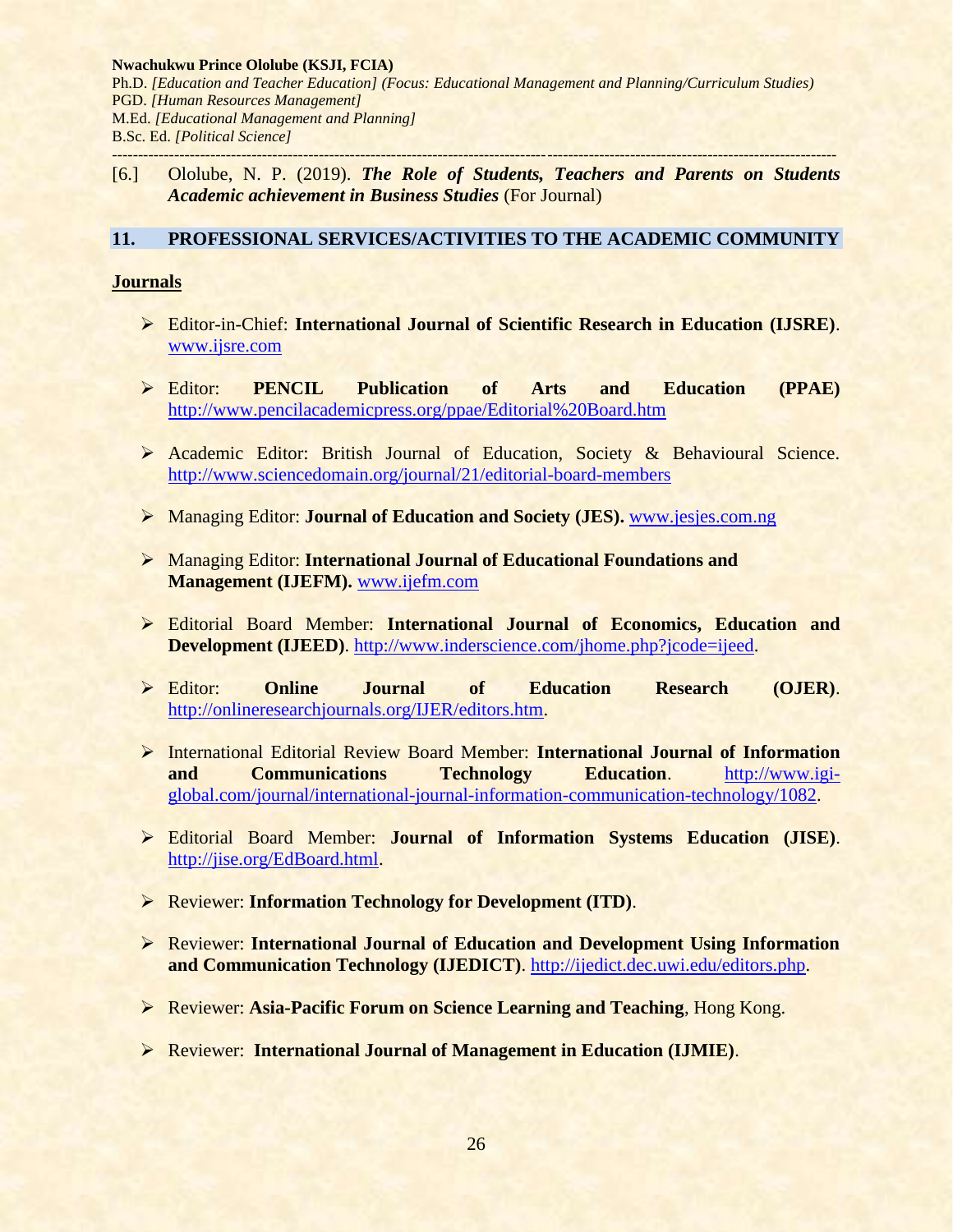- Reviewer: **Journal of Global Economics, management and Business Research (JGEMBR).**
- Reviewer: **Journal of Global Research in Education and Social Science (JGRESS).**
- Reviewer: **British Journal of Education, Society & Behavioural Science (BJESBS).**
- Conference Session Chair: **6 th National Conference on Sustainable Development Goals. Held at the International Conference Center, University of Calabar, Nigeria, on the 6-10 September, 2016.**
- **Conference Session Chair: 5<sup>th</sup> National Conference on Knowledge Integration for National Development, held at the Faculty of Education, University of Calabar, Nigeria, on 1-5 September, 2015.**

## **Book Chapters/Encyclopedias**

- Reviewer: (Book Chapters) Innovation and Shifting Perspectives in Management Education. N. J. Baporikar (Ed.) (2017), Hershey, PA: Information Science Reference (an Imprint of IGI Global). [ISBN: 978-1-5225-1019-2].
- Reviewer: (Book Chapters) **Handbook of Research on Organizational Justice and Culture in Higher Education Institutions.** N. P. Ololube (Ed.) (2016), Hershey, PA: Information Science Reference (an Imprint of IGI Global). [ISBN: 978-1-4666-9850-5].
- Reviewer: (Book Chapters) **Handbook of Research on Enhancing Teacher Education with Advanced Instructional Technologies.** N. P. Ololube, P. J. Kpolovie, & L. N. Makewa (Eds.) (2015), Hershey, PA: Information Science Reference (an Imprint of IGI Global). [ISBN: 978-1-46668-162-0]
- Reviewer: (Book Chapters) **Advancing Technology and Educational Development through Blended Learning in Emerging Economies.** N. P. Ololube (Ed.) (2014), Hershey, PA: Information Science Reference (an Imprint of IGI Global). [ISBN: 978-1- 46664-574-5]
- Reviewer: (Book Chapters) **Educational Management in Developing Economies: Cases 'n' School Effectiveness and Quality Improvement Volume II.** N. P. Ololube & B. Akarsu (Eds.) (2013), SpringField Publisher. [ISBN: 978-978855-483-7]
- Reviewer: (Book Chapters) **Leveraging Developing Economies with the Use of Information Technology: Trends and Tools.** A. Usoro, G. Majewski, P. Ifinedo and I. Arikpo (Eds.) (2012), Hershey, PA: Information Science Reference (an Imprint of IGI Global). [ISBN: 978-1-4666-1637-0]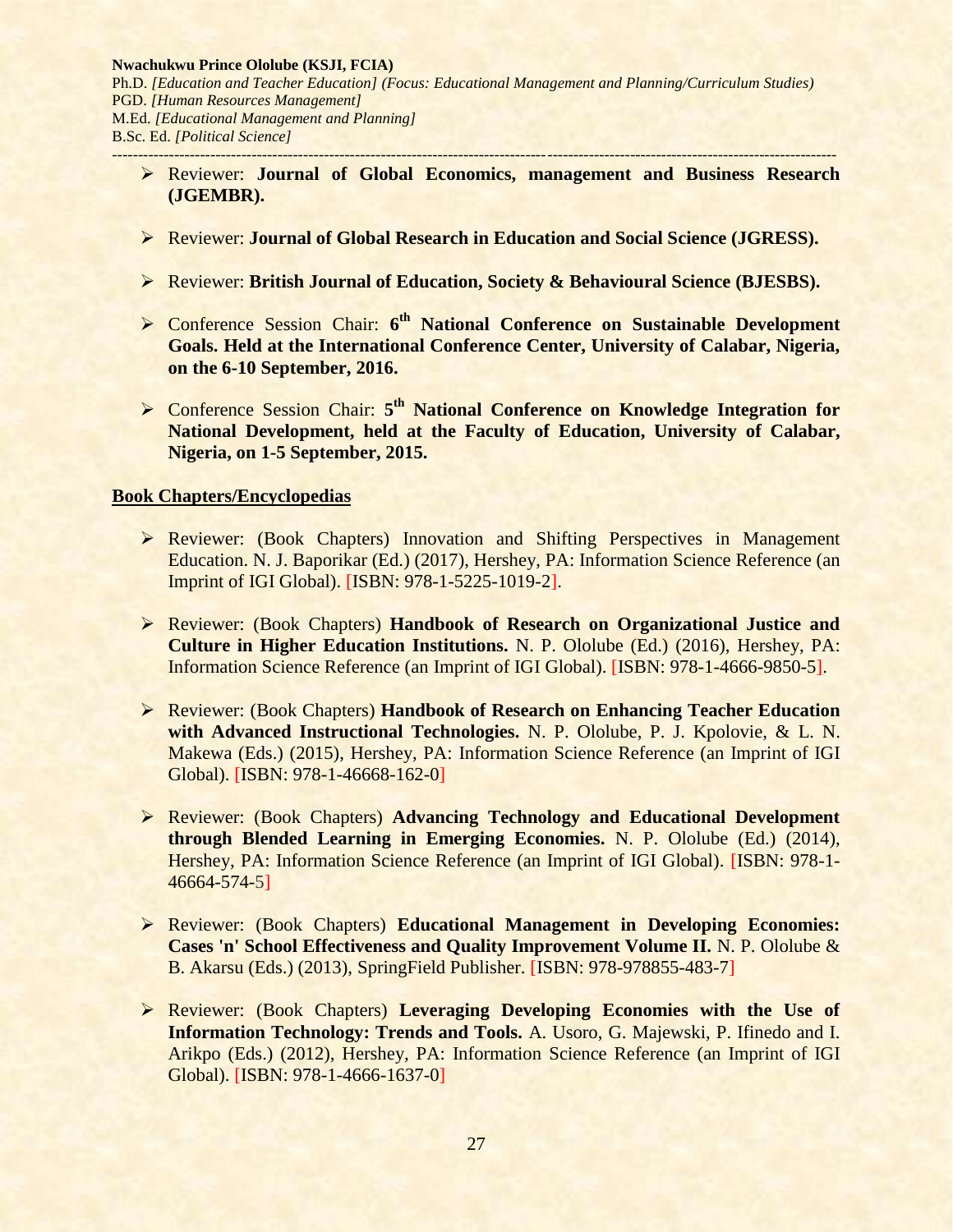- Reviewer: (Book Chapter) **Educational Management in Developing Economies: Cases 'n' School Effectiveness and Quality Improvement.** N. P. Ololube & P. J. Kpolovie (Eds.) (2012), LAP - LAMBERT Academic Publishing GmbH & Co. KG. [ISBN: 978-3- 8465-8931-1]
- Reviewer: **Blended Learning Across Disciplines: Models for Implementation.** A. Kitchenham (Ed.) (2011)*.* Hershey, PA: Information Science Reference (an Imprint of IGI Global). [ISBN: 9781609604790]
- Reviewer: (Book Chapters). **Cases 'n' Places: Global Cases in Educational and Performance Technology.** S. Marshal & W. Kinuthia (Eds.) (2010), Book Published by Information Age Publishing. [ISBN: 978-1-60752-315-4]
- Reviewer: (Book Chapters). **Bridging the Knowledge Divide: Educational Technology for Development**. S. Marshal, W. Kinuthia and W. Taylor (Eds.) (2009), Book Published by Information Age Publishing. [ISBN: 978-1-60752-109-9]
- Reviewer: (Book Chapters) **Encyclopedia of Information and Communication Technology**. A. Cartelli and M. Palma (Eds.) (2009), Hershey, PA: Information Science Reference (an Imprint of IGI Global). [ISBN: 978-1-59904-845-1]

# **POST GRADUATE EXTERNAL EXAMINER/ORAL DEFENCE**

# Ph.D.

- [1.] **External Examiner/Oral Defence** Learning Environment, Students' Variables and Academic Achievement of Second Year Students in Selected Education Courses in Universities in Rivers State, Nigeria. By Dr. Obara, Jordan Kingstine (EDC/Ph.D./2004/001), Department of Curriculum and Teaching, Faculty of Education, University of Calabar, Nigeria, 2015.
- [2.] **External Examiner/Oral Defence** Implementation of Migrant Fisherfolks Children Education Programme in Rivers State, Nigeria. By Dr. Nzeyele, Hellen (EDU/Ph.D./2009/015), Department of Curriculum and Teaching, Faculty of Education, University of Calabar, Nigeria, 2015.
- [3.] **External Examiner/Oral Defence** Self-concept, job Incentive and Teaching Practice Performance Among Student-Teachers in Tertiary Institutions in Cross Rivers State, Nigeria. By Dr. Ukwetang, John Okpa (EDC/Ph.D./2011/003), Department of Curriculum and Teaching, Faculty of Education, University of Calabar, Nigeria, 2015.
- [4.] **External Examiner/Oral Defence** Demographic Variables and Lecturers' Perception of Faculty of Education Curriculum Hegemony in Federal Universities in South-South,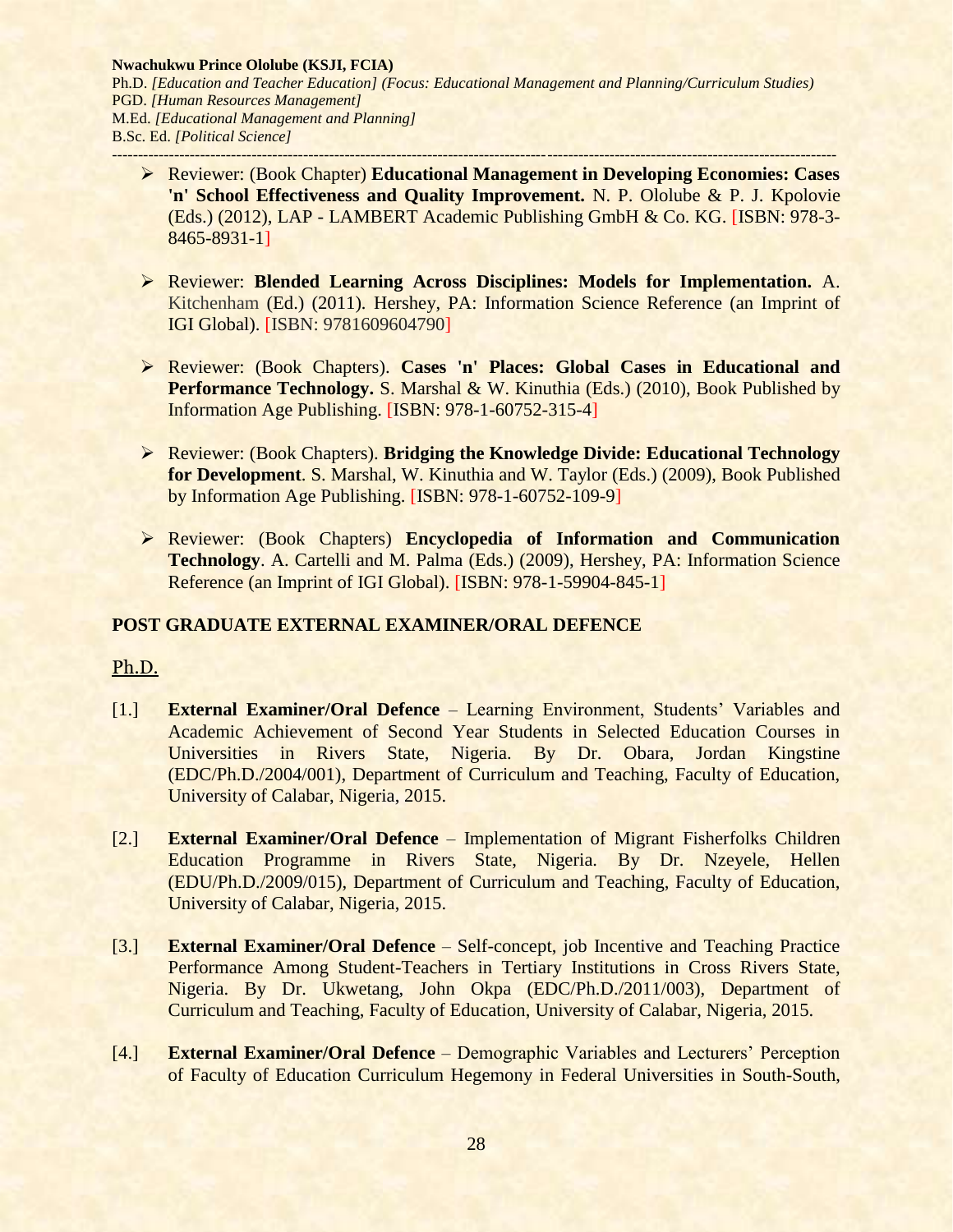Nigeria. Dr. Agbor, Cassidy Etta (EDC/Ph.D./2010/001), Department of Curriculum and Teaching, Faculty of Education, University of Calabar, Nigeria, 2015.

# **M.Ed.**

- [5.] **External Examiner/Oral Defence** Teachers' Competence and Academic Achievement in Social Studies in Students in Ogoja Education Zone of Cross Rivers State, Nigeria. By Ogbaji, Dominic Ipuole (EDC/M.Ed./2011/051), Department of Curriculum and Teaching, Faculty of Education, University of Calabar, Nigeria, 2015.
- [6.] **External Examiner/Oral Defence** Environmental education Strategies and Sustainable Forest Resource Management among Indigenes of Akamkpa Local Government Area, Cross Rivers State, Nigeria. By Etan, Micheal Obun (EDC/M.Ed./2012/107), Department of Curriculum and Teaching, Faculty of Education, University of Calabar, Nigeria, 2015.
- [7.] **External Examiner/Oral Defence** Appraisal of the Ypper Basic Education Content: Meeting Technological Advancement in Calabar Education Zone of Cross Rivers. By Ameh, Pauline Mercy (EDC/M.Ed/2009/011), Department of Curriculum and Teaching, Faculty of Education, University of Calabar, Nigeria, 2015.
- [8.] **External Examiner/Oral Defence** Reading Skills Acquisition and Upper Basic Students Academic Performance in English Language in Calabar Education Zone, Cross Rivers State, Nigeria. By Etim, Eme Edet (EDC/M.Ed./2008/008), Department of Curriculum and Teaching, Faculty of Education, University of Calabar, Nigeria, 2015.
- [9.] **External Examiner/Oral Defence** School Climate, Teachers' Commitment and Pupils' Academic Achievement in Public Primary Schools in Rivers East Education Zone, Rivers State, Nigeria. By Wadi, Woke Benjamin (EDC/M.Ed./2010/020), Department of Curriculum and Teaching, Faculty of Education, University of Calabar, Nigeria, 2015.
- [10.] **External Examiner/Oral Defence** Curriculum Content Implementation, Gender and Basic Education Students' Acquisition of Entrepreneurial Skills in Rivers East Education Zone, Rivers State, Nigeria. By Godfrey-Kalio, Iseyechinbo Adokiye (EDC/M.Ed./2010/012), Department of Curriculum and Teaching, Faculty of Education, University of Calabar, Nigeria, 2015.

# **POST GRADUATE SUPERVISION**

# **M.Ed.**

[1.] Principals Fund Management Strategies for Effective Administration of Public Secondary Schools in Rivers State. By Amirize, Mike (IAUE/2016/EDM/M.ED/0057), Department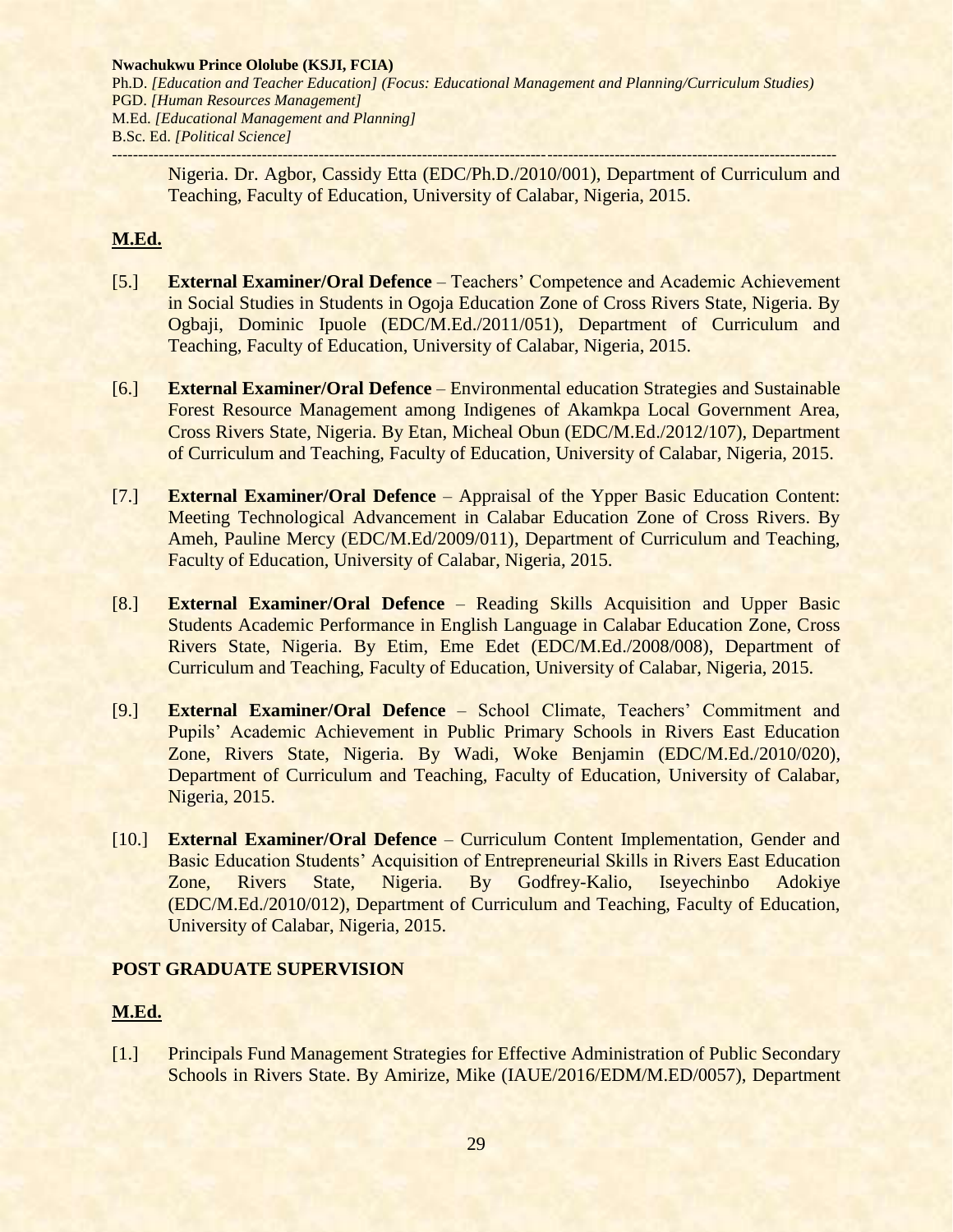of Educational Management, Faculty of Education, Ignatius Ajuru University of Education, Port Harcourt, Nigeria. 2018.

- [2.] Human Resource Management and Job Satisfaction among Lecturers in Tertiary Institutions in Rivers State. By Mmom, Chinyere Prince Chinedu (IAUE/2016/EDM/M.ED/0020), Department of Educational Management, Faculty of Education, Ignatius Ajuru University of Education, Port Harcourt, Nigeria. 2018.
- [3.] Teachers' Classroom Management Competence's for Lesson Delivery in Senior Secondary Schools in Rivers State. By Ahiakwo, Godpower Obi (IAUE/2016/EDM/M.ED/0037), Department of Educational Management, Faculty of Education, Ignatius Ajuru University of Education, Port Harcourt, Nigeria. 2018.
- [4.] Effective Leadership Style as a Correlate of Staff Performance in Tertiary Institutions in Rivers State. By Emmanuel, Friday Bamson (IAUE/2016/EDM/M.ED/0007), Department of Educational Management, Faculty of Education, Ignatius Ajuru University of Education, Port Harcourt, Nigeria. 2018.
- [5.] Principals' Leadership Styles and Teachers Job Effectiveness in Secondary Schools in Rivers State, Nigeria. By Okoro, Michael Onwuzuruike (IAUE/2016/EDM/M.ED/0063), Department of Educational Management, Faculty of Education, Ignatius Ajuru University of Education, Port Harcourt, Nigeria. 2018.
- [6.] Employee Retention in Public Secondary Schools in Rivers State: Human Resource Management Perspective. By Onwuemene, Patience Uche (IAUE/2016/EDM/M.ED/0063), Department of Educational Management, Faculty of Education, Ignatius Ajuru University of Education, Port Harcourt, Nigeria. 2018.
- [7.] An Investigation into the Reading Habits Students performance in Selected Secondary Schools in Rivers State. By Ben-Oriokpa, Flowence (12/M.Ed./28/7746), Department of Educational Foundations, Faculty of Education, Imo State University, Owerri, Nigeria. 2015.
- [8.] An Evaluation of Nigeria Educational System and its Objectives for Self-Reliance. By Ogadima, Amadi Jeremiah (12/M.Ed./27/7666), Department of Educational Foundations, Faculty of Education, Imo State University, Owerri, Nigeria. 2014.
- [9.] Effect of Urbanization and Industrialization on Secondary School Students Academic Performance in Orashi Region of Rivers State. By Ololube, Caroline (12/M.Ed./27/7667), Department of Educational Foundations, Faculty of Education, Imo State University, Owerri, Nigeria. 2014.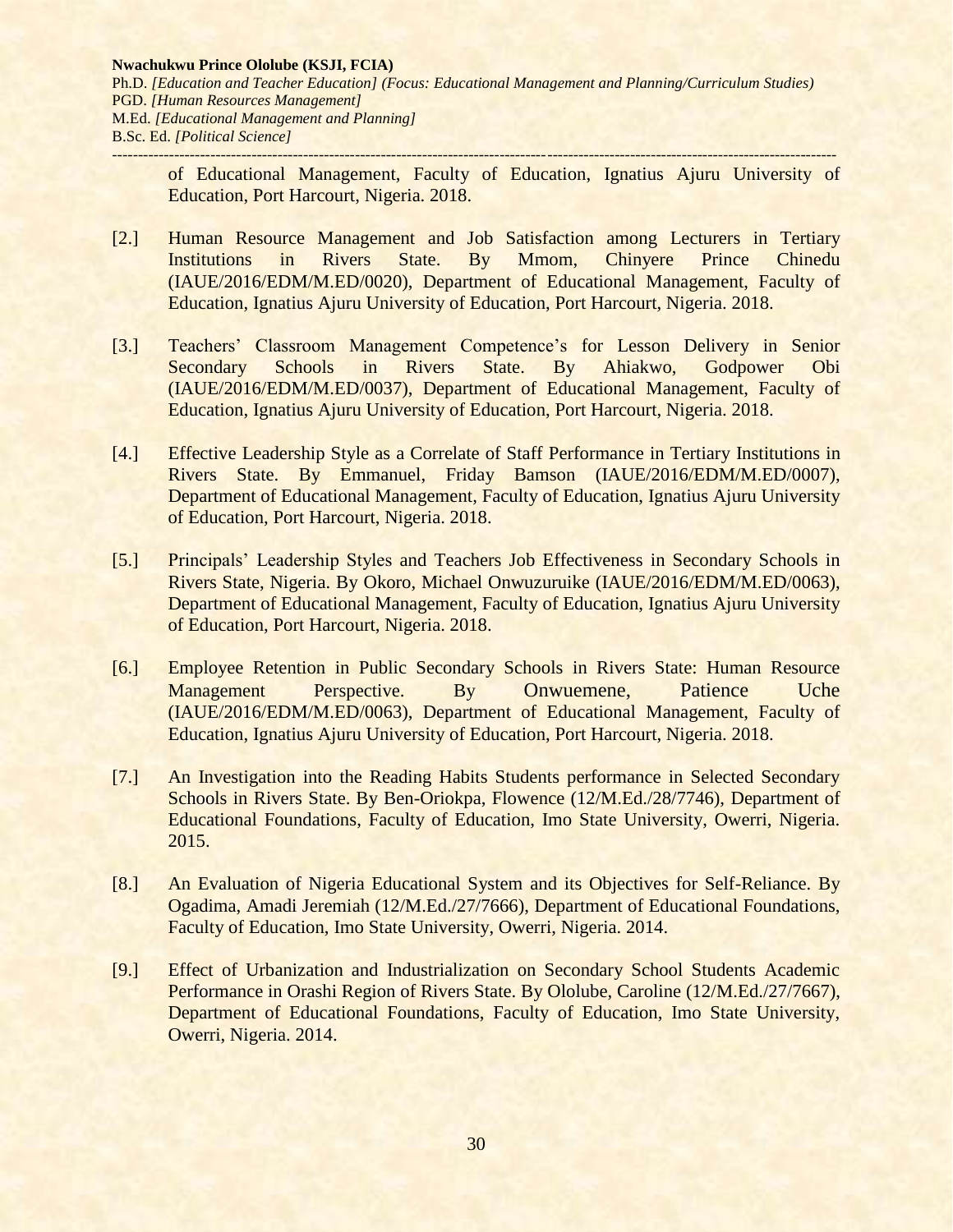**Nwachukwu Prince Ololube (KSJI, FCIA)**

Ph.D. *[Education and Teacher Education] (Focus: Educational Management and Planning/Curriculum Studies)* PGD. *[Human Resources Management]* M.Ed. *[Educational Management and Planning]* B.Sc. Ed. *[Political Science] --------------------------------------------------------------------------------------------------------------------------------------------*

I have offered mentorship and valued contribution to the doctoral (Ph.D.) dissertations of more than twenty (20) students across the world; the students came from countries like Nigeria, the United Kingdom, and Finland.

# **12. PROFESSIONAL ASSOCIATIONS:**

- **EXECUTE:** Teachers Registration Council of Nigeria
- Member and Fellow: Corporate Institute of Administration of Nigeria
- Member: Educational Assessment and Research Network in Africa (EARNiA)
- $\triangleright$  Member: Education Community of practice, UK
- Member: Performance Measurement Association, UK
- ▶ Member: Academy of Educational Leadership, USA
- Member: [Baltic and Black Sea Circle Consortium in Educational Research,](http://www.ise-lv.eu/index.php?show=1) Latvia

# **13. KEY EXPERTISE:**

- ▶ 12 Years' experience in international research on educational management and planning, leadership in higher education, human resources management, teacher education, education policy and staff development.
- $\geq 12$  years' experience in theses writing consultancy to Bachelor, Masters and Ph.D. degree students on research methods.

# **14. GRANTS/SCHOLARSHIPS:**

- > University of Helsinki Grant for Finishing Doctoral Dissertation,  $\epsilon$  3.300, from December 12, 2004 to February 29, 2005. <http://www.savotta.helsinki.fi/halvi/tutkimus.nsf/>
- $\triangleright$  University of Helsinki Student Support (Opintotuki)  $\epsilon$  259,01 per month, from January 3, 2003 to January 1, 2006.
- Nordiska Afrikainstitutet (The Nordic Africa Institute) Uppsala, Sweden. Research and Travel Grant, SEK 30,000: about  $\epsilon$  3,315 April 2003 <http://www.nai.uu.se/misc/annual/annual02.pdf>

# **15. SKILLS:**

**Fluent English speaker, resourceful, hardworking, highly motivated, able to work with** little or no supervision and possesses spirit of team work.

# **16. HOBBIES:**

▶ Reading, Research, Travelling and Music.